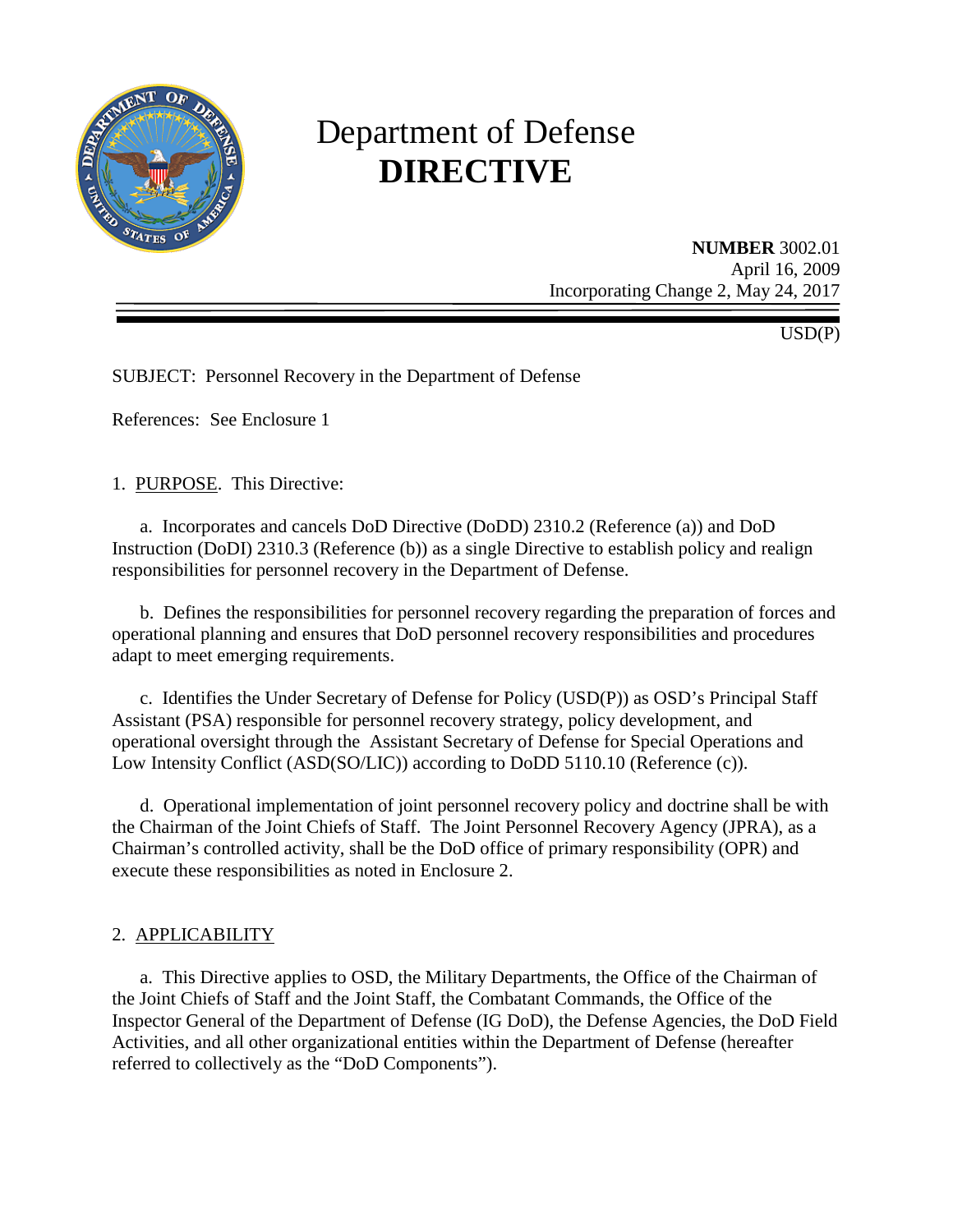b. Memorandums of agreement or memorandums of understanding (MOUs) entered into by non-DoD organizations with the Department of Defense dealing with personnel recovery shall include terms making the provisions of this Directive applicable to those organizations.

3. DEFINITIONS. See Glossary.

#### 4. POLICY. It is DoD policy that:

a. Preserving the lives and well-being of U.S. military, DoD civilians, and DoD contractor personnel authorized to accompany the U.S. Armed Forces who are in danger of becoming, or already are, beleaguered, besieged, captured, detained, interned, or otherwise missing or evading capture (hereafter referred to as "isolated") while participating in U.S.-sponsored activities or missions, is one of the highest priorities of the Department of Defense. DoD contractor personnel authorized to accompany U.S. forces are identified in DoDI 3020.41 (Reference (d)). The military, DoD civilians, and DoD contractor personnel authorized to accompany the U.S. Armed Forces are hereafter referred to as "DoD personnel."

b. The Department of Defense has an obligation to train, equip, and protect its personnel, prevent their capture and exploitation by adversaries, and reduce the potential for using isolated personnel as leverage against U.S. security objectives. Commanders at all levels must link force protection programs and personnel recovery as a means of preserving the force. This requires commanders to maintain situational awareness of their personnel during all phases of military operations.

 c. The Department of Defense shall not offer payment of ransom or grant concessions for the return of any person identified in paragraph 4.a. The prohibition against ransom and concessions is not intended to prevent efforts to elicit information that leads to the return of isolated personnel, nor does it prevent the award of compensation obligated by the use of a blood chit (see Appendix J of Joint Publication 3-50 (Reference (e)) by DoD or other authorized personnel.

5. RESPONSIBILITIES. See Enclosure 2.

6. RELEASABILITY. Cleared for public release. This Directive is available on the DoD Issuances Web Site at http://www.dtic.mil/whs/directives.

7. SUMMARY OF CHANGE 2. The changes to this issuance are administrative and update organizational titles and references for accuracy.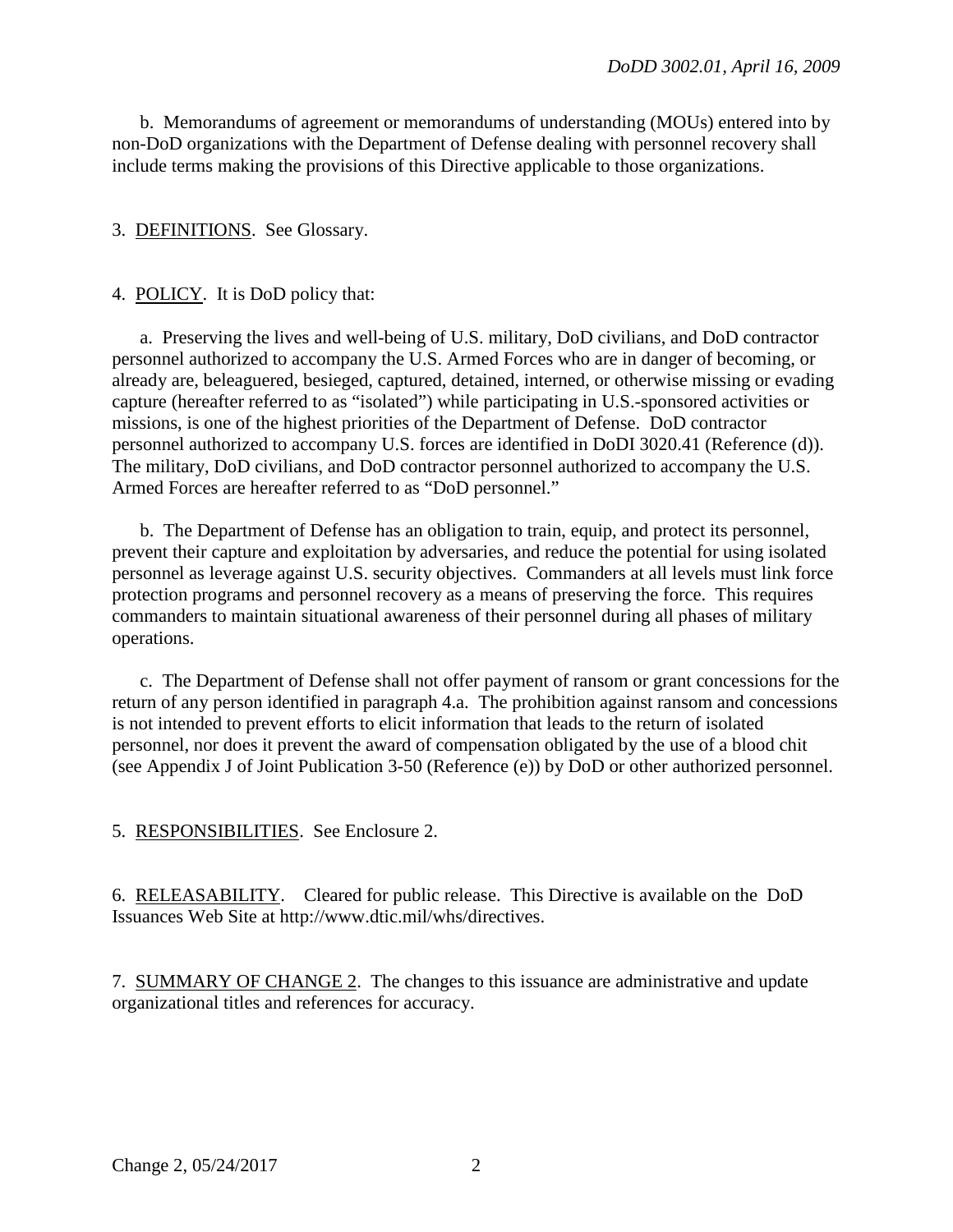8. EFFECTIVE DATE. This Directive is effective April 16, 2009.

William J. Lynn III ٦

Deputy Secretary of Defense

Enclosures

- 1. [References](#page-3-0)
- 2. Responsibilities
- 3. Personnel Recovery Action Group

Glossary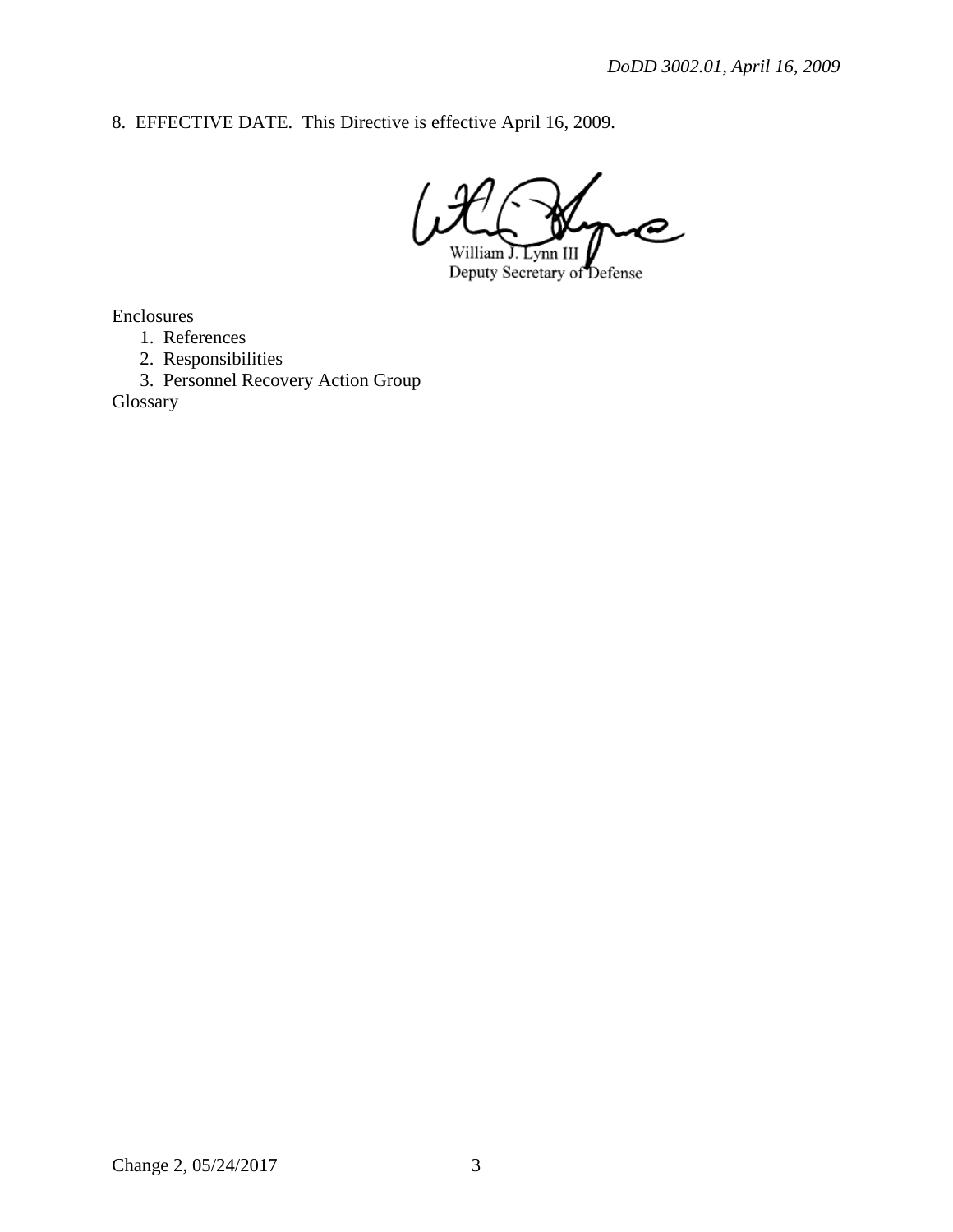# ENCLOSURE 1

## REFERENCES

- <span id="page-3-0"></span>(a) DoD Directive 2310.2, "Personnel Recovery," December 22, 2000 (hereby canceled)
- (b) DoD Instruction 2310.3, "Personnel Recovery Response Cell (PRRC) Procedures," June 6, 1997 (hereby canceled)
- (c) DoD Directive 5110.10, "Defense Prisoner of War/Missing Personnel Office (DPMO)," September 21, 2005
- (d) DoD Instruction 3020.41, "Operational Contract Support," December 20, 2011, as amended
- (e) Joint Publication 3-50, "Personnel Recovery," December 20, 2011
- (f) DoD Instruction 5025.01, "DoD Issuances Program," August 1, 2016, as amended
- (g) Sections 1501-1513 of title 10, United States Code
- (h) DoD Instruction O-3002.05, "Personnel Recovery (PR) Education and Training," April 12, 2016
- (i) Federal Acquisition Regulations, March 2005 (with amendments through March 15, 2012)
- (j) Defense Federal Acquisition Regulation Supplement, August 17, 1998 (with changes through March 12, 2012)
- (k) Director of Defense Research and Engineering, "Defense Technology Area Plan," January 1997
- (l) Director of Defense Research and Engineering, "Joint Warfighting Science and Technology Plan," January 1997
- (m) DoD Instruction 3115.10E, "Intelligence Support to Personnel Recovery," March 24, 2006
- (n) Executive Order 10631, "Code of Conduct for Members of the Armed Forces of the United States," August 17, 1955, as amended
- (o) DoD Instruction 3003.01, "DoD Support to Civil Search and Rescue (SAR)," September 26, 2011, as amended
- (p) Department of Homeland Security, "National Search and Rescue Plan," August 2, 2007
- (q) DoD Instruction 2310.05, "Accounting for Missing Persons Boards of Inquiry," January 31, 2000, as amended
- (r) DoD Instruction 3002.03, "DoD Personnel Recovery Reintegration of Recovered Personnel," July 15, 2013, as amended
- (s) Under Secretary of Defense for Personnel and Readiness Memorandum, "DoD Readiness Reporting System Interim Implementation Guidance Serial 3.0," January 17, 2006
- (t) DoD 7000.14-R, "Department of Defense Financial Management Regulations (FMR)," as amended
- (u) Deputy Secretary of Defense Memorandum, "Program Decision Memorandum (PDM)," December 1, 2006
- (v) Deputy Secretary of Defense Memorandum, "Realignment of the Joint Personnel Recovery Agency (JPRA) Under the Department of the Air Force," November 25, 2011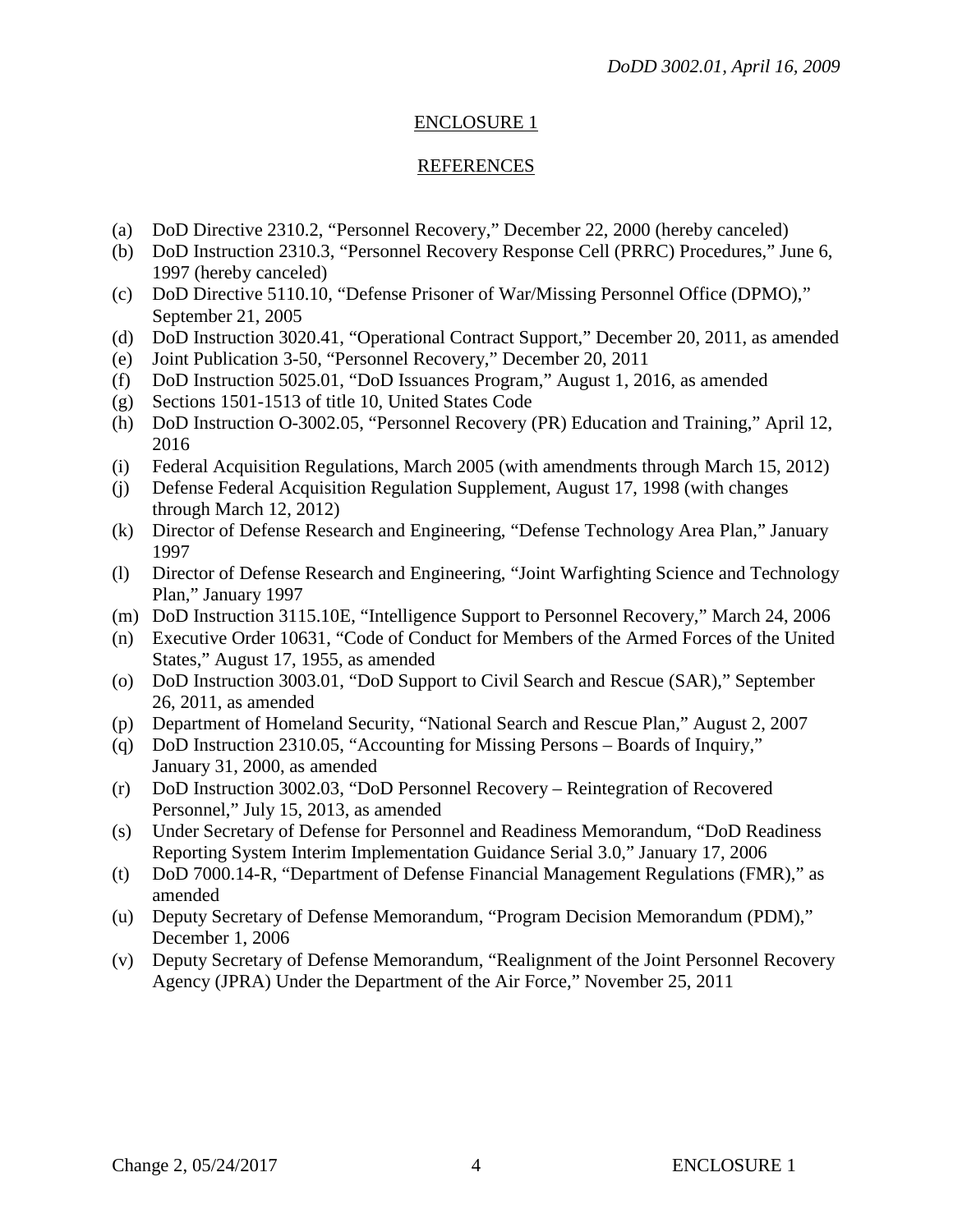## ENCLOSURE 2

## **RESPONSIBILITIES**

1. USD(P). The USD(P), in addition to the responsibilities in section 15 of this enclosure, shall:

a. Oversee the implementation of sections 1501-1513 of title 10, United States Code (Reference (g)) and DoD policy, strategy, and plans for recovering isolated personnel.

b. Serve as the OSD PSA responsible for overseeing DoD personnel recovery activities.

2. USD(P) CHIEF OF STAFF (CoS). The USD(P) CoS, under the authority, direction, and control of the USD(P), shall:

a. Serve as the principal civilian advisor to the Secretary of Defense and to the USD(P) on personnel recovery.

b. Assist in providing oversight of the DoD personnel recovery activities pursuant to guidance of the USD(P).

c. Designate the Office of the DASD(POW/MPA) as the OPR for developing personnel recovery policy and strategy and overseeing the operational implementation of personnel recovery policy.

## 3. ASSISTANT SECRETARIES OF DEFENSE FOR INTERNATIONAL SECURITY AFFAIRS (ASD(ISA)), HOMELAND DEFENSE ANDGLOBAL SECURITY (ASD(HD&GS)), AND ASIAN & PACIFIC SECURITY AFFAIRS (ASD(A&PSA)). The ASD(ISA), ASD(HD&GS), and ASD(A&PSA), under the authority, direction, and control of the USD(P), shall coordinate all issues involving personnel recovery with the USD(P) CoS through the DASD(POW/MPA).

4. ASD(SO/LIC). The ASD(SO/LIC), under the authority, direction, and control of the USD(P), shall coordinate all special operations activities, force protection, and counterterrorism policy efforts involving personnel recovery with the USD(P) CoS through the DASD(POW/MPA).

# 5. UNDER SECRETARY OF DEFENSE FOR ACQUISITION, TECHNOLOGY, AND

LOGISTICS (USD(AT&L)). The USD(AT&L), in addition to the responsibilities in section 15 of this enclosure, shall review all personnel recovery-related acquisition efforts and issue guidance necessary to modernize and integrate capabilities to meet Combatant Command requirements. Additionally, the USD(AT&L) shall: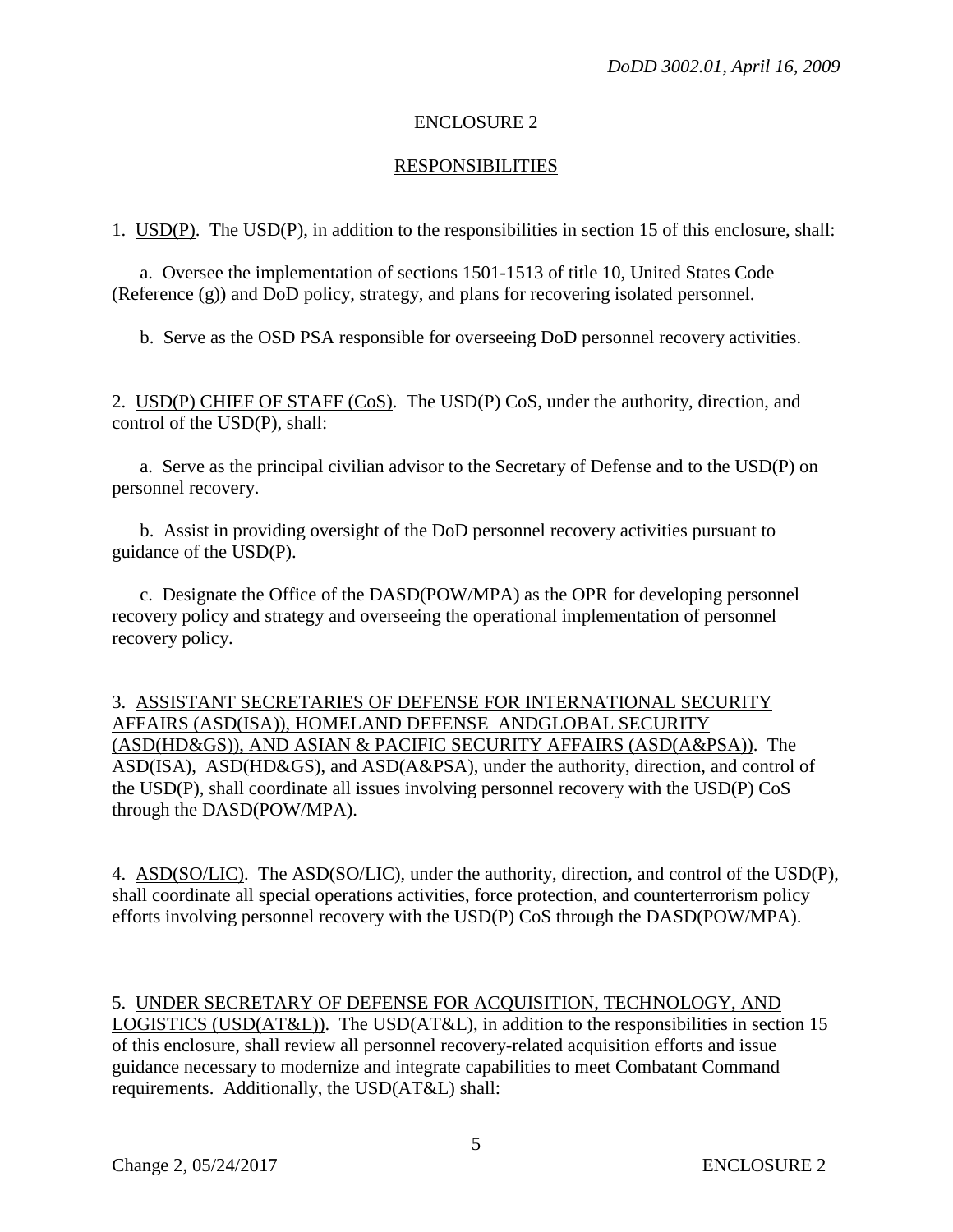a. Support acquisition of personnel recovery capabilities.

 b. Evaluate and resource, as appropriate, modeling and simulation requirements identified by the Chairman of the Joint Chiefs of Staff.

 c. As the Defense Acquisition and Procurement Executive, ensure all aspects of contract development and contractor management consider and address requirements for personnel recovery.

 d. Coordinate with the Chairman of the Joint Chiefs of Staff to ensure that contracts associated with contractor employees deploying with the force in accordance with Reference (d) address personnel recovery requirements as identified by the Combatant Command in accordance with DoDI O-3002.05 (Reference (h)). Ensure the personnel recovery requirements of the Federal Acquisition Regulations and the Defense Federal Acquisition Regulations (References (i) and (j)) are incorporated into DoD contracts, as appropriate.

 e. Include personnel recovery requirements in the Defense Science and Technology planning process, the Defense Technology Area Plan (Reference (k)), the Joint Warfighting Science and Technology Plan (Reference (l)), and other planning documents, as appropriate.

 f. Support personnel recovery-related advanced concept technology demonstrations, as appropriate.

 g. Coordinate with the USD(P), through the USD(P) CoS and the DASD(POW/MPA), and the Chairman of the Joint Chiefs of Staff to ensure Combatant Command and Military Department acquisition solutions for personnel recovery requirements address integration and interoperability with evolving systems and programs. Address the importance of system and program integration and interoperability with other U.S. Government departments, agencies, allies, and partner-nation forces.

 h. Ensure personnel recovery capabilities are integrated into relevant acquisition programs (ground, sea, air, and/or space), including survival and life support equipment; command, control, communications, computers, intelligence, surveillance, and reconnaissance (C4ISR); and other information systems linking ground, sea, air, space power, and cyber power.

 i. Use the Personnel Recovery Technology Working Group to coordinate technological solutions to personnel recovery requirements.

6. UNDER SECRETARY OF DEFENSE FOR INTELLIGENCE (USD(I)). The USD(I), in addition to the responsibilities in section 15 of this enclosure, shall:

 a. Provide management and oversight to the Intelligence Community for intelligence support to personnel recovery, in accordance with DoDI 3115.10E (Reference (m)).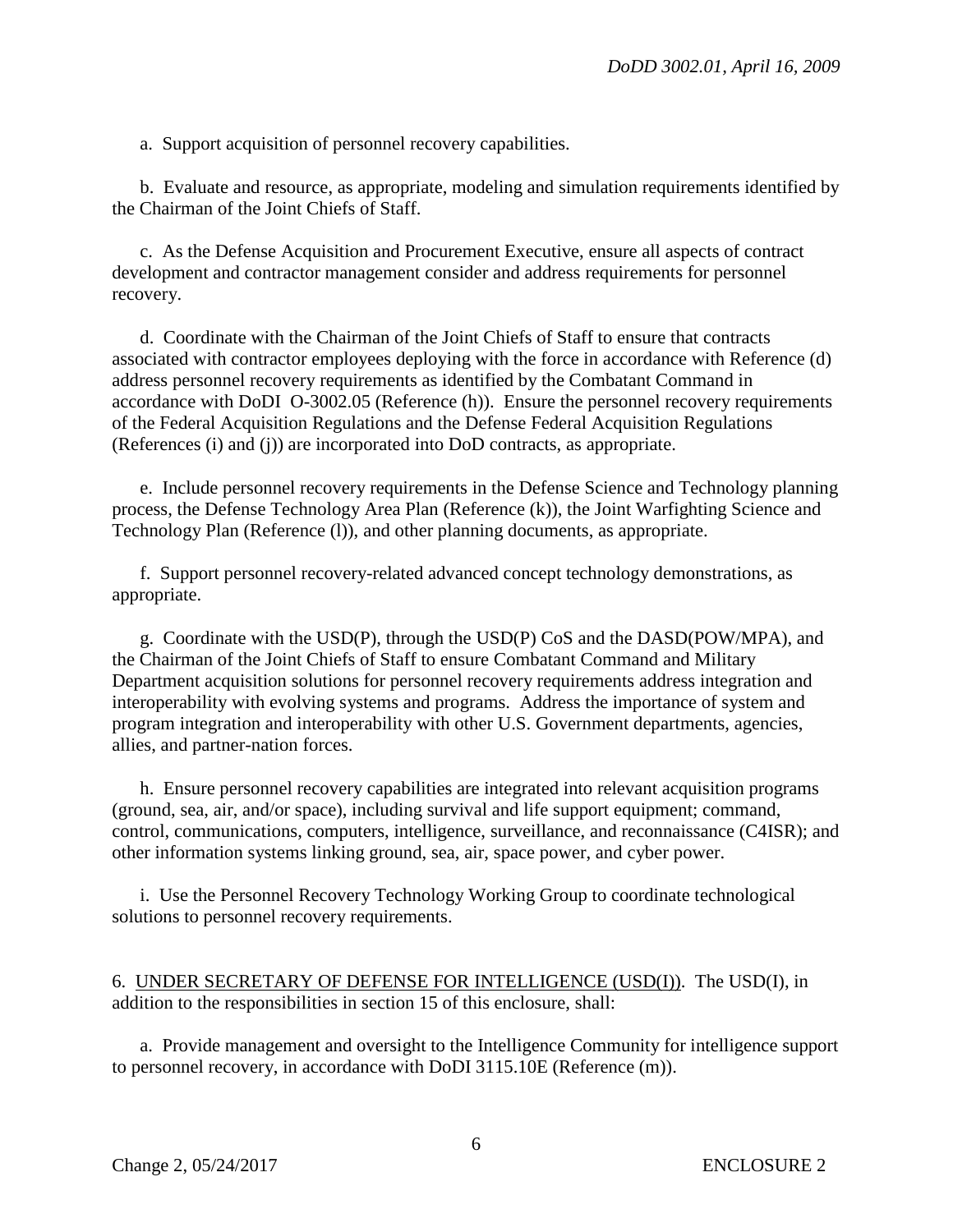b. Ensure Defense intelligence, counterintelligence, and security components support Combatant Command personnel recovery requirements.

 c. Ensure Defense intelligence capabilities address objectives contained in national personnel recovery policy.

 d. Ensure Defense intelligence and counterintelligence provides multidisciplinary peacetime, crisis, contingency, and combat intelligence support for personnel recovery planning and execution.

## 7. UNDER SECRETARY OF DEFENSE FOR PERSONNEL AND READINESS (USD(P&R)). The USD(P&R), in addition to the responsibilities in section 15 of this enclosure, shall:

a. Develop policy requiring personnel recovery in DoD Component education and training programs.

 b. Develop policy requiring that the Military Departments and United States Special Operations Command (USSOCOM) identify and report the level of personnel recovery and Code of Conduct (CoC) training proficiency of all assigned personnel.

 c. Develop, implement, and oversee policies and procedures that require commanders maintain by-name accountability of all DoD personnel deployed abroad.

8. UNDER SECRETARY OF DEFENSE (COMPTROLLER)/CHIEF FINANCIAL OFFICER, DEPARTMENT OF DEFENSE (USD(C)/CFO). The USD(C)/CFO, in addition to the responsibilities in section 15 of this enclosure, shall fund or resource blood chit (Reference (e)) claims against the Department of Defense as requested by the Chairman of the Joint Chiefs of Staff.

9. GENERAL COUNSEL OF THE DEPARTMENT OF DEFENSE (GC DoD). The GC DoD, in addition to the responsibilities in section 15 of this enclosure, shall review all policy and legal issues applicable to the isolation of DoD personnel to ensure compliance with U.S. law, the law of armed conflict, and the CoC.

10. IG DoD. The IG DoD, in addition to the responsibilities in section 15 of this enclosure, shall provide the results of inspections that include findings or observations that pertain to personnel recovery activities to the USD(P) CoS, the DASD(POW/MPA), and the Chairman of the Joint Chiefs of Staff.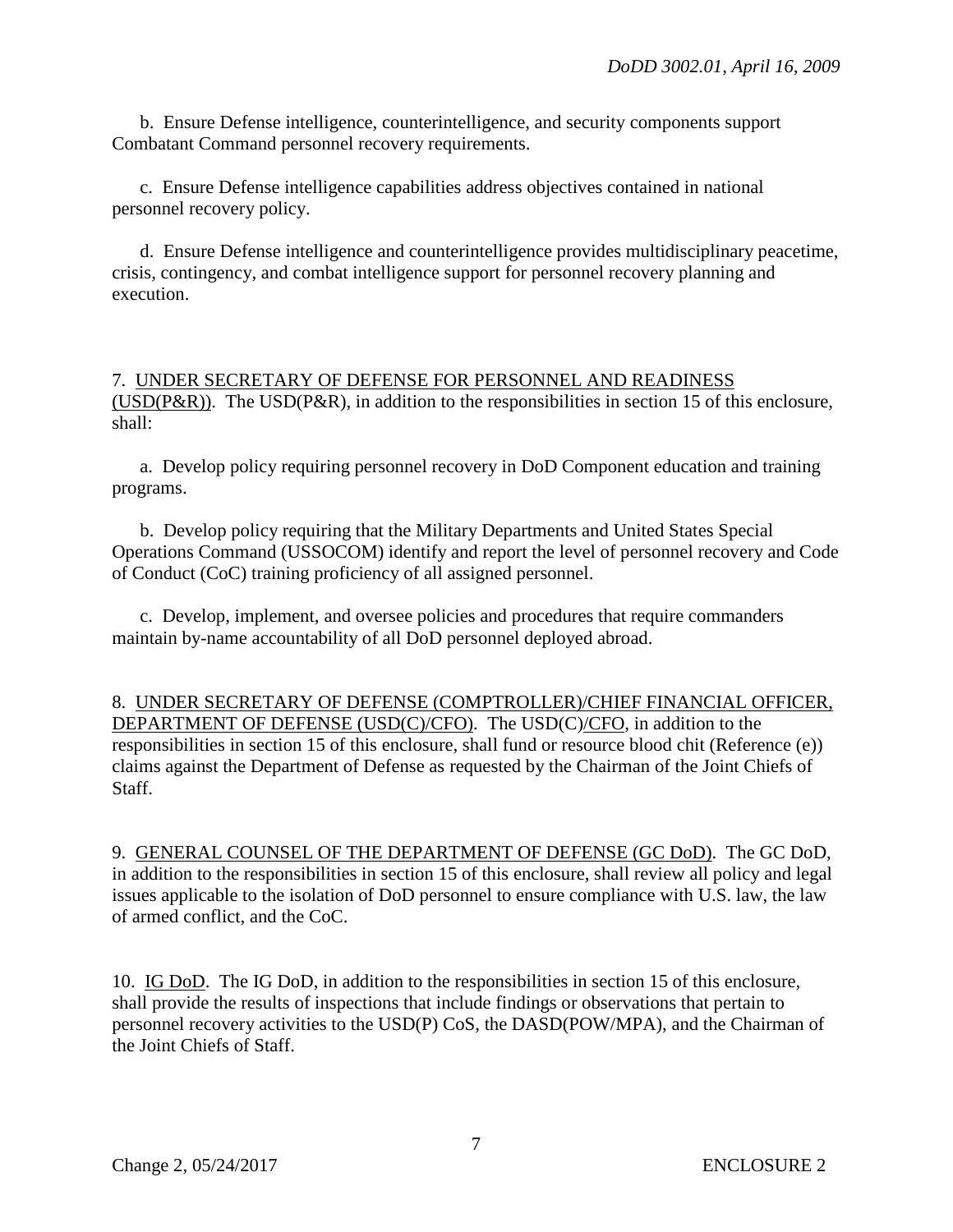11. DoD CHIEF INFORMATION OFFICER (CIO). The DoD CIO, in addition to the responsibilities in section 15 of this enclosure, shall, in coordination with the Chairman of the Joint Chiefs of Staff, USD(AT&L), and USD(I), ensure C4ISR architectures and planning documents, such as C4 support plans, address personnel recovery information requirements across the DoD Components. The focus is improved standardization and interoperability of personnel recovery information derived from communication, alerting, tagging, tracking and locating systems, and of information derived from intelligence sources. Oversee incorporation of standardized personnel recovery information into common operational pictures, tactical displays, collaborative tools, and other means of command and control, as appropriate.

12. ASSISTANT TO THE SECRETARY OF DEFENSE FOR PUBLIC AFFAIRS (ATSD(PA)). The ATSD(PA), in addition to the responsibilities in section 15 of this enclosure, shall:

 a. Develop, coordinate, and oversee standing public affairs (PA) plans and contingency guidance in support of the DoD strategic communication plan for personnel recovery.

 b. Assist the USD(P), USD(P) CoS, DASD(POW/MPA), and Chairman of the Joint Chiefs of Staff with the development of a strategic communication plan for personnel recovery; oversee all PA aspects during its implementation.

 c. Coordinate PA activities with the appropriate Combatant Command, Joint Staff Joint Force Development Directorate (J-7), and USD(P) through the USD(P) CoS and DASD(POW/MPA) as part of the strategic communication plan for personnel recovery.

13. DIRECTOR, COST ASSESSMENT AND PROGRAM EVALUATION (DCAPE). The DCAPE, in addition to the responsibilities in section 15 of this enclosure, shall, as appropriate, review the costs, effectiveness, and capabilities for personnel recovery.

14. DASD(POW/MPA). The DASD(POW/MPA), under the USD(P) CoS, shall:

 a. Serve as the DoD lead for the development of national personnel recovery policy and strategies.

 (1) Develop DoD policy for personnel recovery, personnel recovery education and training, reintegration, and non-conventional assisted recovery; develop policy, as necessary, to define DoD responsibilities for preparing forces to conduct personnel recovery in all operating environments; and review other DoD policies, issuances, and guidance, as necessary, to ensure personnel recovery is addressed.

 (2) Oversee implementation of policy for DoD participation in a national personnel recovery system; facilitate and assist the development of personnel recovery architecture within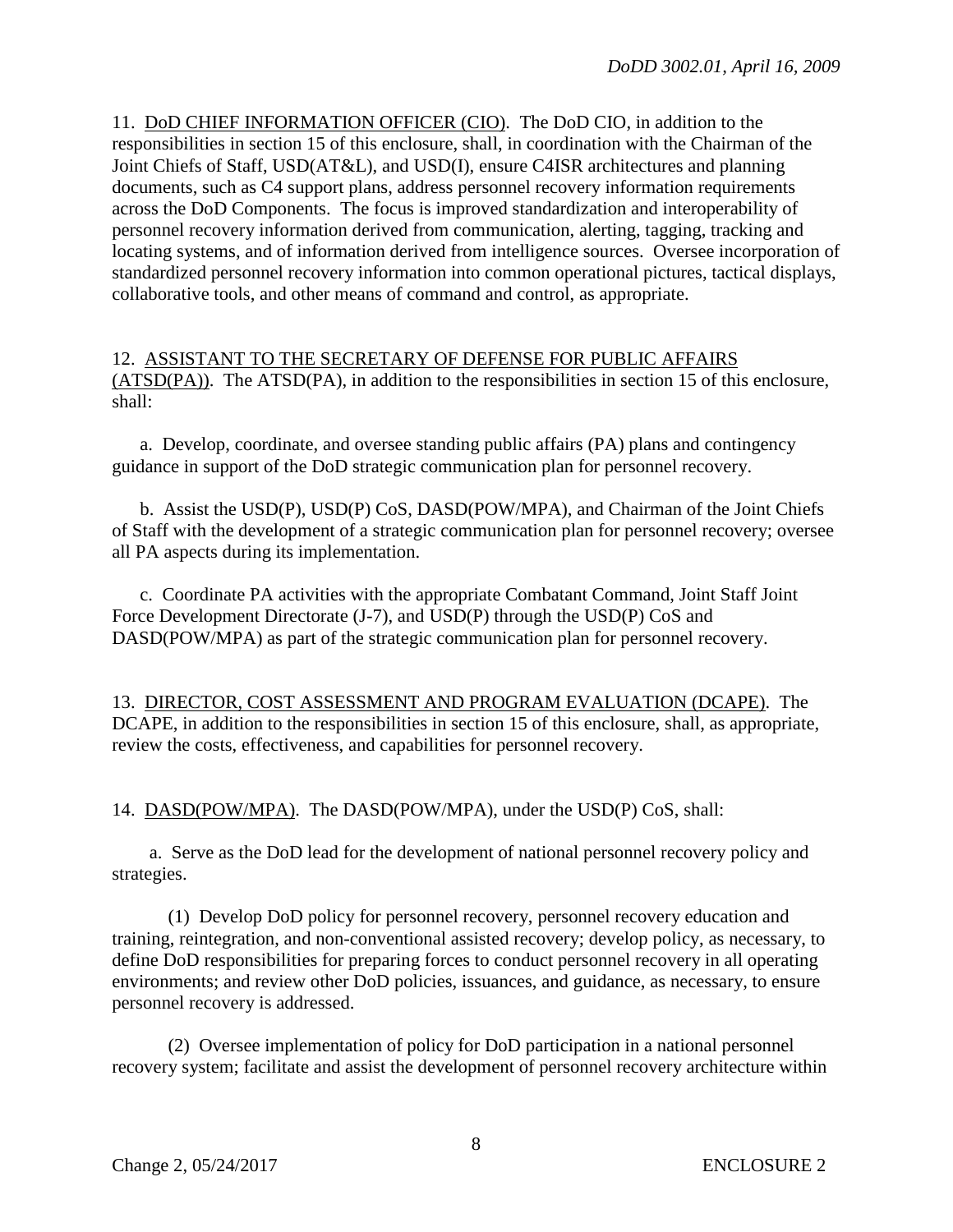the Department of Defense; and represent the Secretary of Defense on personnel recovery issues outside the Department.

 b. Assess policies, processes, and programs that influence the DoD ability to conduct personnel recovery operations; recommend actions, as necessary, to enhance personnel recovery capabilities.

c. Serve as the focal point for the Secretary of Defense on personnel recovery policies across the Department of Defense, among U.S. departments and agencies, and at international forums.

 (1) Facilitate DoD decisions denoting the point of transition from personnel recovery to personnel accounting.

 (2) Represent the DoD personnel recovery equities as a special member of the National Security Staff (NSS) Counterterrorism Security Group (CSG). Represent the Department of Defense on personnel recovery policy matters as a member of the NSC CSG's Hostage Working Group, which oversees the implementation of national policy for personnel recovery.

 (3) Represent the Department of Defense on personnel recovery policy issues during North Atlantic Treaty Organization (NATO) efforts to formulate and implement personnel recovery policy.

 (4) Represent the Department of Defense as the functional expert on policy regarding the use of civil search and rescue (SAR), military SAR assistance, and personnel recovery as a theater security cooperation tool.

 d. Facilitate and oversee the development and implementation of the DoD strategic communication plan for personnel recovery.

 e. Ensure all isolated personnel reports, intelligence, and data regarding circumstances surrounding any isolating event, from report to reintegrate, are collected, retained, and preserved and that this information is accessible for analysis by authorized planners and researchers. Ensure that personnel recovery information systems support transparent movement of information to personnel accounting processes when necessary.

 f. Monitor the development and implementation of the DoD capability to provide by-name accountability of personnel deployed abroad.

 g. Organize and co-chair the Personnel Recovery Technology Working Group with the Deputy Under Secretary of Defense for Advanced Systems and Concepts, under the authority, direction, and control of the USD(AT&L), to coordinate technological solutions to personnel recovery requirements.

 h. Co-host the biennial DoD Worldwide Personnel Recovery Conference with the Joint Staff J-7.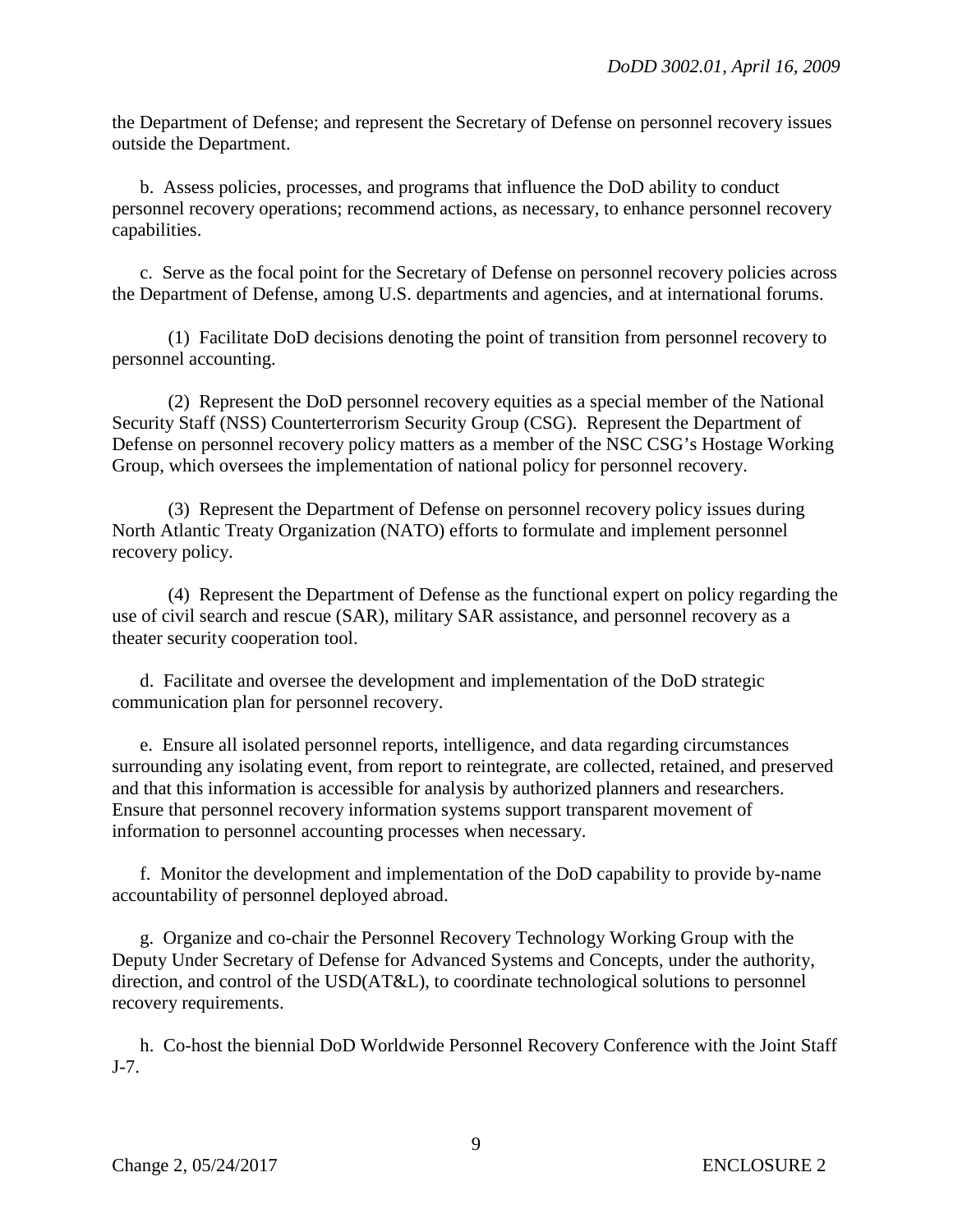i. Represent the USD(P) at forums that affect personnel recovery issues, including forums that address national military strategy development; the Joint Capabilities Integration and Development System (JCIDS); and the Planning, Programming, Budgeting, and Execution System (PPBES).

 j. Advise the ASD(SO/LIC) on personnel recovery policy as it relates to special operations activities, force protection, and combating terrorism policy.

 k. Coordinate with the applicable ASD regional offices to integrate personnel recovery activities into security cooperation strategy and planning to meet SecDef strategic regional and security cooperation objectives.

#### 15. HEADS OF THE DoD AND OSD COMPONENTS. The Heads of the DoD and OSD Components shall:

 a. Ensure personnel recovery preparation efforts keep pace with changes in the global operating environment and that personnel recovery education and training prepares commanders and staffs, operational forces, and individual personnel for personnel recovery across the range of military operations.

 b. Be prepared to plan and execute personnel recovery operations with other interagency partners when supporting or conducting operations under Chief of Mission (COM) authority.

 c. Be prepared to conduct interoperable and mutually cooperative personnel recovery operations with partner and host nations, including leveraging host-nation capabilities to rescue DoD personnel unilaterally whenever possible.

 d. Develop inter-Military Department and interagency support agreements, MOUs, and other written arrangements when necessary to support a national personnel recovery system, determine personnel recovery requirements, and address the responsibilities assigned in this Directive.

 e. Ensure personnel, including commanders and their staffs, are organized, trained, and equipped to support personnel recovery and CoC in accordance with Reference (h) and Executive Order 10631 (Reference (n)).

 f. Support civil search and rescue efforts according to DoDD 3003.01 and the National Search and Rescue Plan (References (o) and (p)). This support shall not interfere with the primary military duties, roles, and missions of the Department of Defense and shall occur according to national military strategy and applicable national directives, plans, guidelines, policies, and agreements.

 g. Ensure all information related to isolated personnel and the circumstances surrounding the isolation event is collected, retained, and preserved in order to plan future personnel recovery operations, support reintegration efforts, provide data for analysis of personnel recovery histories, and to assist future accounting efforts, if necessary.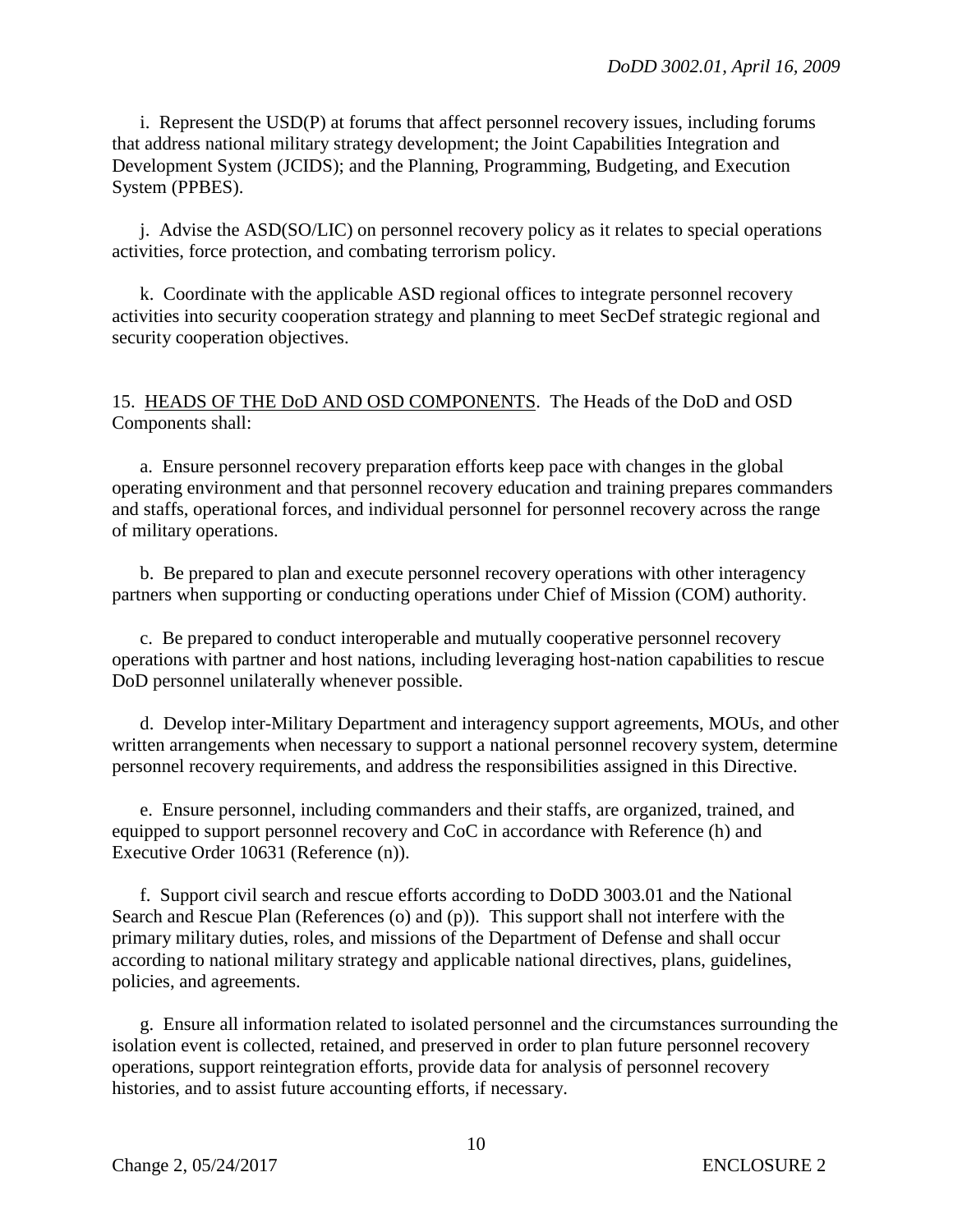#### 16. SECRETARIES OF THE MILITARY DEPARTMENTS AND COMMANDER,

USSOCOM (CDRUSSOCOM). In addition to the responsibilities in section 15 of this enclosure, the Secretaries of the Military Departments and CDRUSSOCOM shall organize, train, and equip forces to support personnel recovery requirements identified by the Combatant Commanders. They shall:

 a. Develop and implement comprehensive strategies to address personnel recovery requirements for DoD personnel at risk of becoming isolated and being exploited.

 b. Ensure sufficient personnel recovery capabilities are developed, programmed, and budgeted to meet the Military Department and USSOCOM personnel recovery requirements.

c. Ensure funding visibility of personnel recovery capabilities is maintained throughout the PPBES process and keep the Chairman of the Joint Chiefs of Staff informed of all actions involving personnel recovery funding changes.

 d. Coordinate for resolution by the Joint Staff any unresolved issues regarding personnel recovery doctrine or training.

 e. Manage programs that affect personnel recovery according to guidance published by the Chairman of the Joint Chiefs of Staff. Support and participate in personnel recovery-related activities.

 f. Ensure DoD personnel identified in paragraph 4.a. of the front matter of this Directive receive personnel recovery training commensurate with their level of risk for becoming isolated or exploited. Ensure commanders, staffs, and forces receive training according to their assigned position when managing affairs surrounding a personnel recovery response.

 g. Ensure policies and procedures are in place to identify and track personnel who have received Service and JPRA-conducted personnel recovery training.

 h. Comply with provisions of DoDI 2310.05 (Reference (q)) for determining the status of missing persons and for comprehensive and timely collection, analysis, review, dissemination, and periodic update of information related to such persons.

 i. Maintain an OPR for coordinating all personnel recovery matters and notify the USD(P) (through the USD(P) CoS and DASD(POW/MPA)), Chairman of the Joint Chiefs of Staff, and JPRA of the office designated.

 j. Support the development of joint personnel recovery-related doctrine, tactics, techniques, and procedures and other guidance necessary to address the requirements of the Combatant Commands.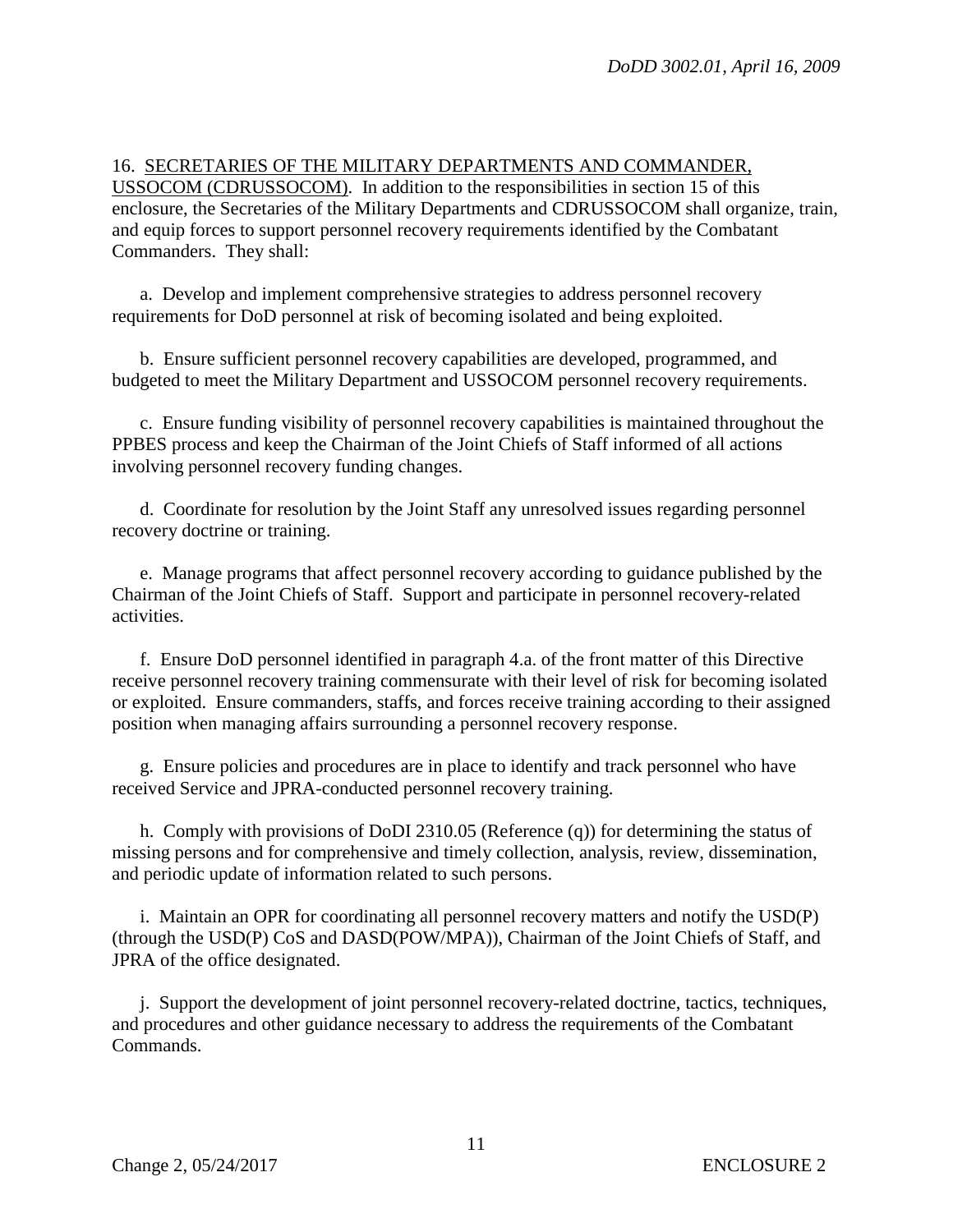k. Establish reintegration plans according to DoDI 3002.03 (Reference (r)) and in coordination with Chairman of the Joint Chiefs of Staff guidance. Integrate the Military Department and Combatant Command reintegration plans.

 l. Develop, facilitate, assess, and oversee personnel recovery technologies, joint experiments, and tactics, techniques, and procedures development to meet the requirements of the Combatant Commands and other Military Departments, when directed.

 m. Support joint manpower requirements requested and sourced through appropriate staffing means and validated Joint Manning Documents.

 n. Provide representatives with operational expertise to advise the DASD(POW/MPA) during meetings of the National Search and Rescue Committee.

 o. Ensure contractor employees authorized to deploy with the force in support of their command or department are:

(1) Properly identified, prepared, and accounted for in accordance with Reference (h).

(2) Provided personnel recovery training and equipment to meet the Combatant Commanders' theater entry requirements.

 p. Establish a mission essential task list for all missions applicable to personnel recovery, identify standards and conditions appropriate for each task, and report applicable readiness and resource data for personnel recovery in the Defense Readiness Reporting System (DRRS) in accordance with the DoD Readiness Reporting System Interim Implementation Guidance Serial 3.0 (Reference (s)) and other relevant instructions or guidance.

q. Support the JPRA's personnel recovery lessons learned responsibilities to ensure the collection of all significant personnel recovery related data to provide accurate, thorough, and objective accounts of circumstances surrounding the isolation of DoD personnel.

r. Contribute current operational and historical personnel recovery-related data to the central historical repository and archive and reference library managed by JPRA.

17. SECRETARIES OF THE MILITARY DEPARTMENTS. In addition to the responsibilities in sections 15 and 16 of this enclosure, the Secretaries of the Military Departments shall:

a. Within 60 days of completion, submit to the USD(P), through the USD(P) CoS and DASD(POW/MPA), and to the JPRA, through the Chairman of the Joint Chiefs of Staff, the results of all Military Department survival, evasion, resistance, and escape (SERE) course inspections and evaluations for a policy compliance review.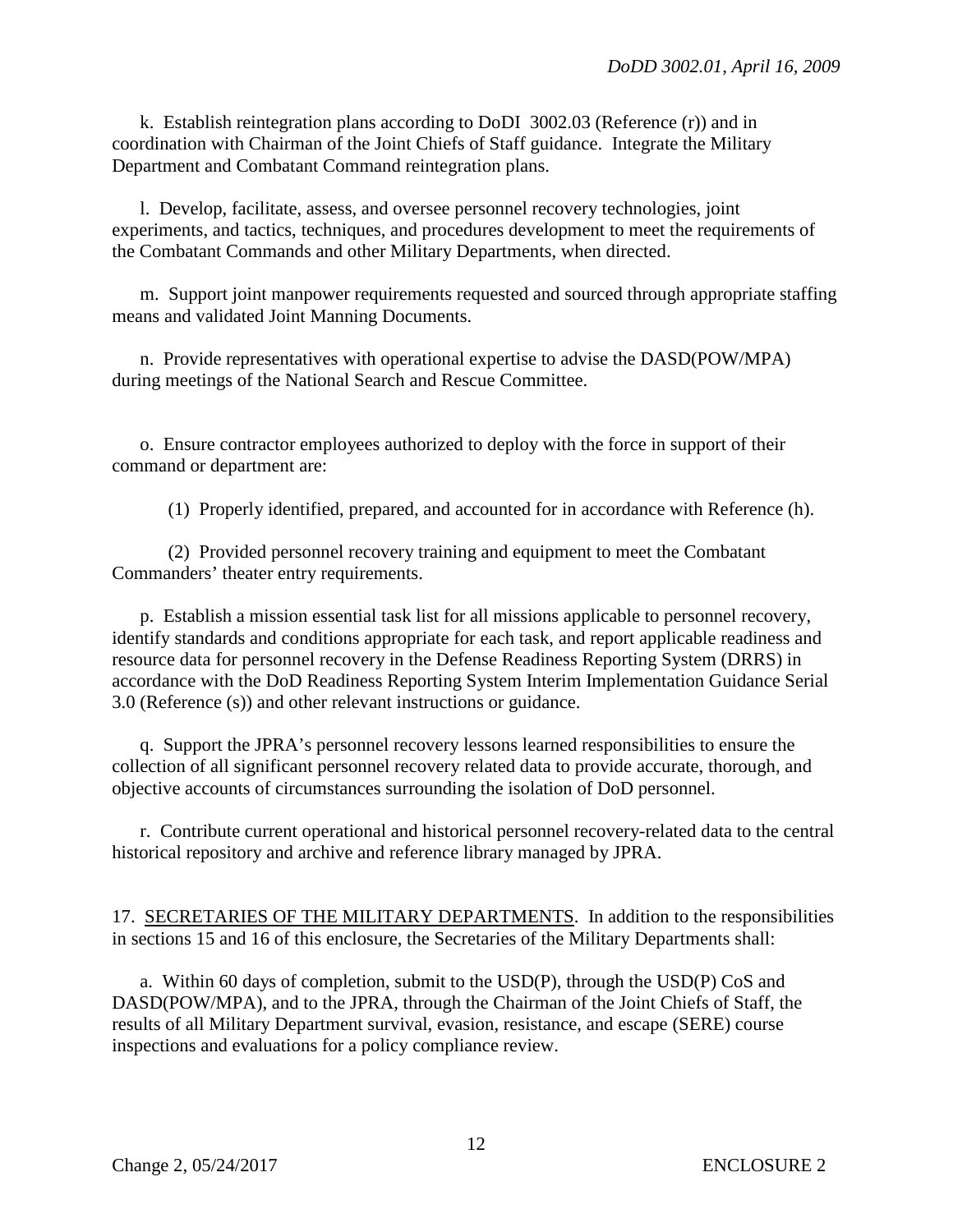b. Be prepared to provide reintegration services, with assistance from JPRA, according to Reference (r) to all contractors deploying with the force (CDF) and explain the benefits of reintegration to defense contractors, their employees and, if appropriate, their families.

18. SECRETARY OF THE AIR FORCE. In addition to the responsibilities in sections 15, 16, and 17 of this enclosure, the Secretary of the Air Force shall:

 a. Continue to provide administrative support for financial management, manpower, and personnel services for the JPRA. The Air Force shall fund the JPRA through the Future Years Defense Program via the DoD PPBES.

 b. Coordinate personnel recovery-related funding in support of the JPRA through Air Force PPBES processes. The Air Force Component/Major Command shall keep the Joint Staff J-7 informed of Service actions involving personnel recovery and JPRA programs of record as well as PPBES actions regarding personnel recovery. As appropriate, coordinate, in advance, PPBES adjustments with the USD(P), through the USD(P) CoS and DASD(POW/MPA).

 c. With respect to JPRA funding, comply with section 010110, Volume 2A, Chapter 1 of DoD 7000.14-R (Reference (t)).

19. SECRETARY OF THE ARMY. In addition to the responsibilities in sections 15, 16, and 17 of this enclosure, the Secretary of the Army shall program for and fund U.S. Southern Command's personnel recovery infrastructure requirements in accordance with Reference (u).

20. CHAIRMAN OF THE JOINT CHIEFS OF STAFF. In addition to the responsibilities in section 15 of this enclosure, the Chairman of the Joint Chiefs of Staff shall:

a. Oversee operational implementation of this Directive by the Combatant Commands.

 b. Coordinate and approve personnel recovery doctrine and tactics, techniques, and procedures for recovering those personnel identified in paragraph 4.a. of the front matter of this Directive and others designated by the President or Secretary of Defense. Synchronize U.S. personnel recovery doctrine with NATO and partner nations as appropriate.

 c. Review contingency plans for preparing for and conducting a personnel recovery response by the Combatant Commands to recover isolated personnel determined to be alive.

 d. Ensure that the Combatant Commands are appropriately tasked in Chairman of the Joint Chiefs of Staff plans and orders to plan and conduct personnel recovery operations to report, locate, support, recover, and reintegrate isolated personnel.

 e. Ensure that the Joint Requirements Oversight Council reviews Combatant Command personnel recovery requirements for validation.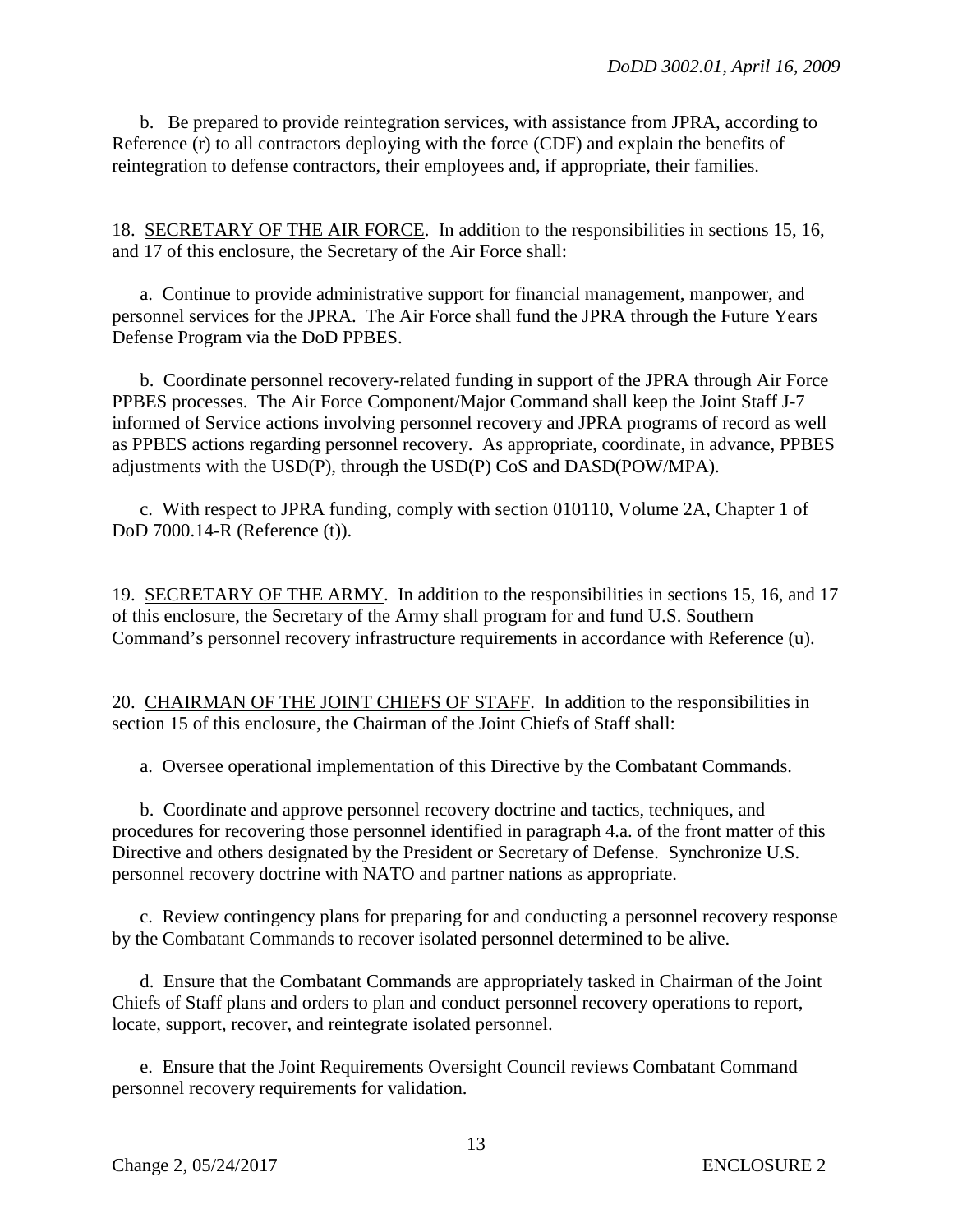f. Provide strategic military guidance to JPRA as the Joint Staff office responsible for coordinating personnel recovery matters, in accordance with the Deputy Secretary of Defense Memorandum (Reference (v)).

 g. In coordination with the USD(P), oversee DoD personnel recovery requirements throughout the PPBES cycle and:

(1) Assist the Military Departments in determining the merit of personnel recovery requirement submissions.

(2) Review the adequacy of resources proposed by the Military Departments to determine whether they meet personnel recovery objectives and support Combatant Commanders' personnel recovery requirements.

(3) Coordinate and recommend solutions for unresolved personnel recovery requirements during programming and budget reviews.

(4) Advise the Secretary of Defense of any changes needed to meet personnel recovery requirements.

(5) Support, as required, the Military Departments and USSOCOM in augmenting the Universal Joint Task List for all missions applicable to personnel recovery in order to support the reporting of applicable readiness and resource data for personnel recovery in the DRRS as per paragraph 16.q. of this enclosure.

21. COMMANDERS OF THE COMBATANT COMMANDS. In addition to the responsibilities in section 15 of this enclosure, the Commanders of the Combatant Commands are responsible for planning and conducting personnel recovery within their area of responsibility (AOR) across the spectrum of operational activity, and shall:

 a. Establish and maintain an OPR for personnel recovery operations, training, doctrine, support, and execution. Notify the USD(P) (through the USD(P) CoS and DASD(POW/MPA)), Chairman of the Joint Chiefs of Staff, the Secretaries of the Military Departments, and JPRA of the office designated.

 b. Conduct personnel recovery operations for any individual in their AOR, as appropriate. Personnel recovery operations will be coordinated, through the Joint Staff, with the Secretary of State, Secretary of Defense, Chairman of the Joint Chiefs of Staff, and corresponding COM.

 c. In coordination with the Secretary of State, Secretary of Defense, Chairman of the Joint Chiefs of Staff, and respective COMs, conduct operational preparation of the environment and activities to facilitate personnel recovery.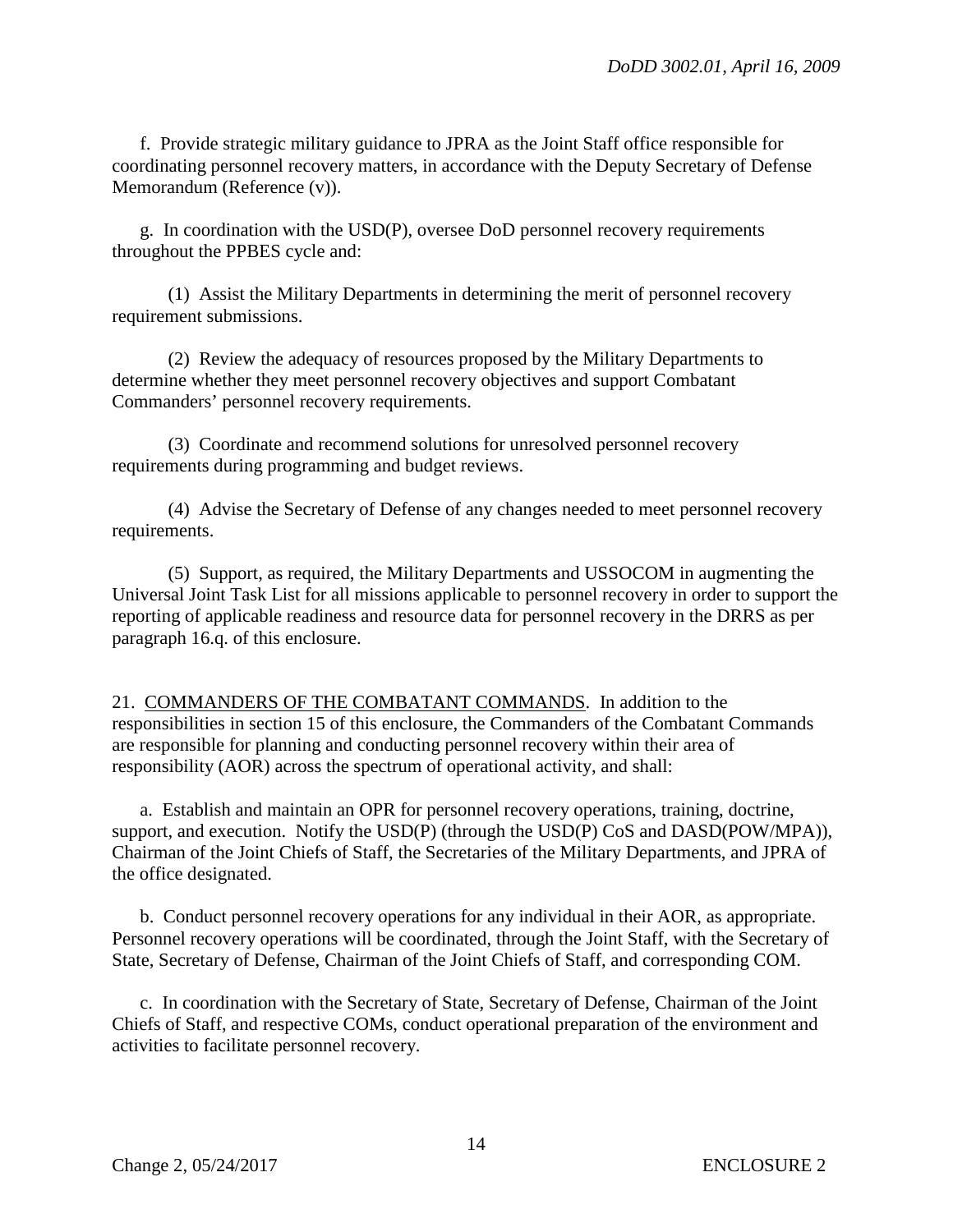d. Establish command personnel recovery policies, plans, programs, and procedures to build the capabilities necessary for timely and effective execution of the five personnel recovery tasks (report, locate, support, recover, and reintegrate) for all DoD personnel who become isolated from friendly control within the Command's AOR.

(1) Ensure the Service components understand minimum Combatant Command personnel recovery requirements so that all personnel, including contractor employees authorized to deploy with the force, have been properly identified, prepared, and accounted for in accordance with Reference (h).

(2) Be prepared to provide reintegration services, with assistance from JPRA and in accordance with Reference (r), to all personnel as appropriate, including CDF. In the case of repatriation of CDF, explain the benefits of reintegration to defense contractors, their employees and, if appropriate, their families.

e. Rehearse personnel recovery as an integral part of operational planning, training, and exercise.

f. Identify, document, validate, and prioritize personnel recovery requirements via established DoD processes.

(1) Coordinate personnel recovery requirements with the Joint Staff J-7 and JPRA.

(2) Coordinate with the Secretaries of the Military Departments as necessary for advocacy.

g. In coordination with the Chairman of the Joint Chiefs of Staff and Secretaries of the Military Departments, identify minimum personnel recovery training standards for theater entry.

(1) Enforce minimum theater entry training requirements in accordance with References (h), and (n).

(2) Prepare for contingency contractor personnel in accordance with Reference (h).

h. Develop favorable conditions through theater security cooperation to influence DoD ability to build personnel recovery capacity through partner nation relationships.

i. Comply with provisions of Reference (q) for assisting the Services in determining the status of missing persons and for the systematic, comprehensive, and timely collection, analysis, review, dissemination, and periodic update of information related to such persons.

j. Establish procedures for the transition of operational records, intelligence, and documentation with regard to missing DoD personnel to the Joint Staff J-7 (through JPRA), Secretaries of the Military Departments, and the USD(P) through the USD(P)/CoS and DASD(POW/MPA).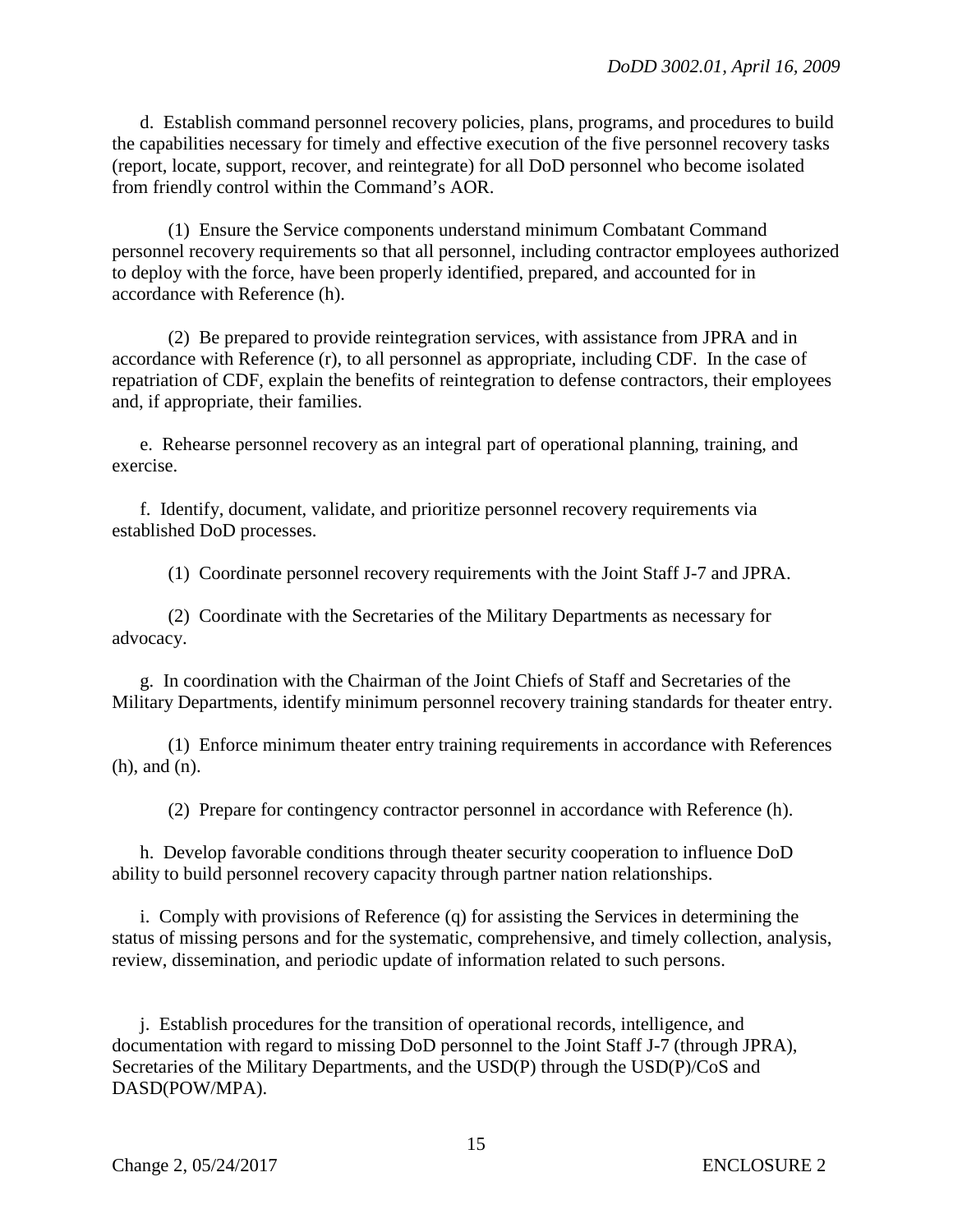k. Submit operational intelligence requirements for personnel recovery to the Defense Intelligence Agency and JPRA.

l. Delineate requirements to meet identified shortfalls and gaps and advise the Secretary of Defense on deficiencies in personnel recovery capabilities.

m. Support the JPRA's personnel recovery lessons learned responsibilities to ensure the collection of all significant personnel recovery-related data to provide accurate, thorough, and objective accounts of circumstances surrounding the isolation of DoD personnel.

n. Contribute current operational and historical personnel recovery-related data to the historical central repository and archive and reference library managed by JPRA.

22. DIRECTOR, JOINT STAFF J-7. The Director, Joint Staff J-7, on behalf of the Chairman of the Joint Chiefs of Staff, shall:

a. Serve as the lead directorate for JPRA on all matters requiring Joint Staff assistance and coordination.

b. Provide operational guidance to the Director, JPRA, as necessary.

 c. In coordination with the Director, JPRA, manage funds identified to support nonconventional assisted recovery (NAR).

 (1) Develop and coordinate NAR funding and fiscal reporting procedures with OSD, Combatant Commands, and other U.S. Government departments and agencies.

 (2) Disburse NAR funds as recommended by the Joint Staff and approved by the USD(P).

 d. Co-host the biennial Worldwide Personnel Recovery Conference with the USD(P) or a designated representative.

23. DIRECTOR, JPRA. The Director, JPRA, on behalf of the Chairman of the Joint Chiefs of Staff, shall:

a. Retain the authority and exercise responsibilities for providing unified (joint) operational personnel recovery guidance and capabilities development to the Combatant Commands and the Military Departments. Provide planning, operational support, and PR expertise to DoD Components and interagency partners, as appropriate, to facilitate PR preparation, planning, execution, and adaptation.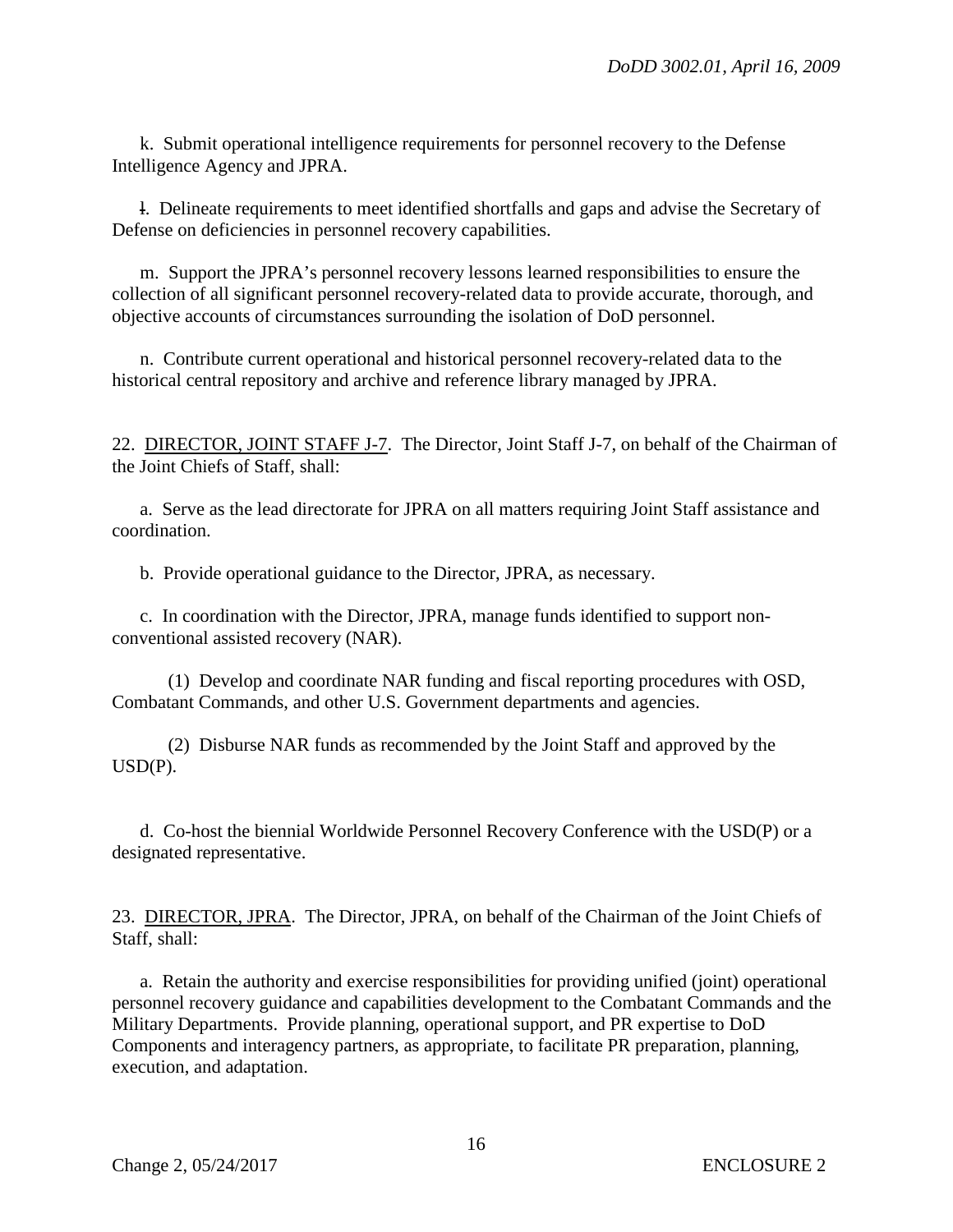(1) Establish clear operational lines of communication with the USD(P) through the USD(P) CoS and DASD(POW/MPA) on personnel recovery policy matters, and with the Chairman of the Joint Chiefs of Staff, Combatant Commanders, and the Secretaries of the Military Departments on operational initiatives to build consensus and establish joint standards.

(2) Integrate and standardize DoD Component personnel recovery-related activities and ensure such is reflected in their respective personnel recovery-related doctrine, organization, training, materiel, leadership and education, personnel, and facilities processes.

b. In coordination with the Chairman of the Joint Chiefs of Staff and the USD(P), report to the Secretary of Defense on personnel recovery operations and initiatives. Periodically review personnel recovery employment concepts and capabilities, identify policy ramifications to the USD(P) through the USD(P) CoS and DASD(POW/MPA), and recommend improvements to the Chairman of the Joint Chiefs of Staff.

c. Provide training and education for commanders, forces, and individuals on joint personnel recovery activities.

(1) Develop and conduct education and training courses.

(2) Conduct specialized individual training.

(3) In coordination with the USD(P) and DASD(POW/MPA), the Chairman of the Joint Chiefs of Staff, Combatant Commanders, and Secretaries of the Military Departments, assist other U.S. Government departments and agencies, partner nations, and others, as directed by the President or the Secretary of Defense with PR-related education and training programs.

d. Assess joint SERE training.

(1) Advise the DoD Components on their compliance with minimum joint training standards in accordance with DoD issuances.

(2) Evaluate and assess joint PR curriculum developed by, or for, the DoD Components.

(3) Establish and assess joint PR standards in collaboration with the DoD Components for formal joint PR training, including code of conduct, SERE, and specialized SERE training.

e. Provide joint personnel recovery analytical support.

 (1) Sponsor and coordinate development of personnel recovery requirements, focusing on capabilities and effects. Advocate personnel recovery requirements in the JCIDS process and monitor implementation.

(2) Review personnel recovery process, training, and equipment standards, in coordination with the Military Departments and USSOCOM, to promote interoperability.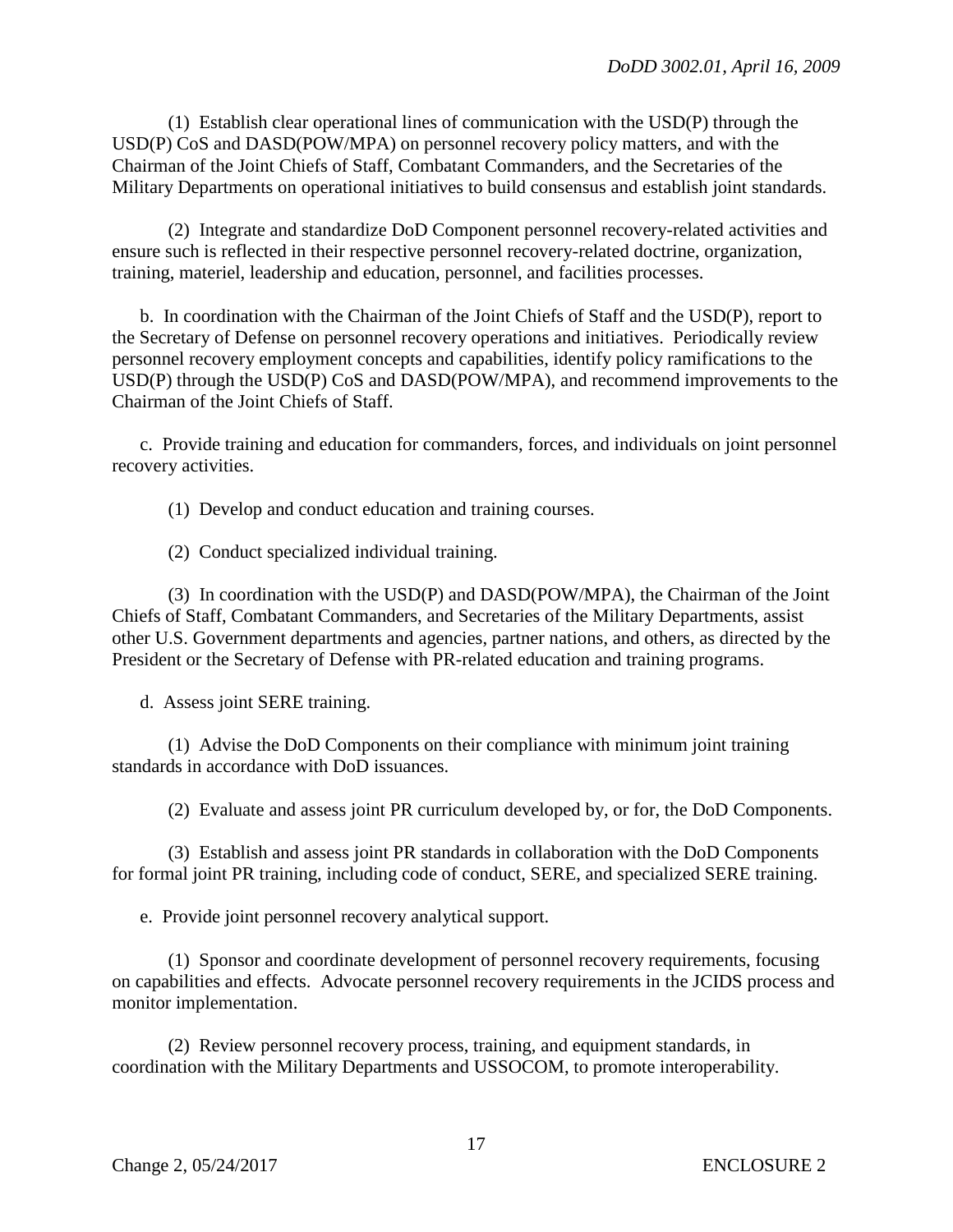(3) Using joint concept development and experimentation, facilitate the development of personnel recovery capabilities that meet Combatant Command requirements.

f. Conduct technology research and integration. Develop, facilitate, assess, and oversee DoD personnel recovery technologies; joint experiments; and tactics, techniques, and procedures. The goal is to meet Combatant Command requirements that the Military Department component programs do not address or as designated by OSD or the Joint Staff. Conduct specialized research, development, testing, and evaluation, as applicable.

g. Maintain databases and archives.

(1) Maintain a historical record of personnel recovery events, activities, and operations.

 (2) Establish and maintain a personnel recovery reference library and an accessible repository for archived historical personnel recovery data to provide accurate, thorough, and objective accounts of circumstances surrounding the isolation of DoD personnel.

 (3) Provide the interagency and partner nations appropriate access to personnel recovery information in support of personnel recovery planning, training, research, and rehearsals.

h. Develop lessons learned.

(1) In collaboration with the Heads of the DoD Components, establish and maintain a personnel recovery lessons learned program. The purpose of the program shall be to analyze, validate, and catalog personnel recovery findings and observations derived from debriefings of isolated personnel, recovery forces, and commanders and staffs who accomplish operational planning.

 (2) Assist the DoD Components with the collection, validation, and advocacy of personnel recovery requirements and facilitate implementation of corrective actions.

 (3) Develop and manage a capability to share appropriate lessons learned with interagency and partner nations.

(4) Establish procedures to make operational records, intelligence, and documentation of missing DoD personnel available to Military Departments, personnel responsible for the posthostility personnel accounting mission, and DASD(POW/MPA) personnel accounting analysts.

i. In coordination with the Joint Staff, coordinate Combatant Command NAR requirements and disburse NAR funds. Develop and coordinate NAR funding and fiscal reporting procedures with OSD, Combatant Commands, and other U.S. Government departments and agencies.

j. Assume primary responsibility for PR intelligence production (formerly accomplished by United States Joint Forces Command /Joint Intelligence and Operations Center) in collaboration with the Combatant Commands in accordance with Reference (m).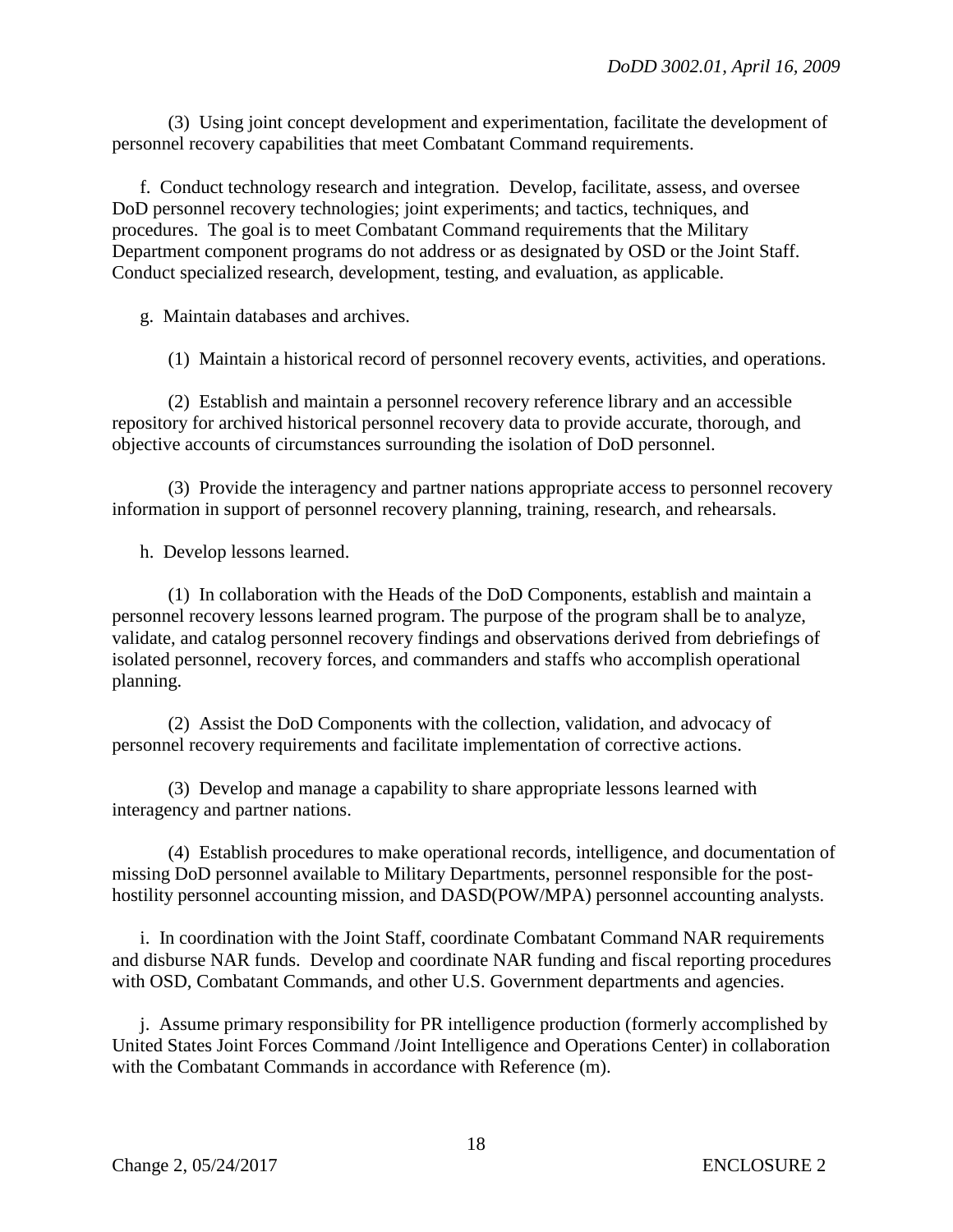k. Develop and manage the DoD SERE Psychology Program to provide the Military Departments and the Combatant Commands with clinical psychologists who are SERE- and CoC-trained.

l. Monitor joint and combined exercises, planning processes, and joint training systems for integration of PR requirements and objectives into each. As requested, assist the DoD Components with developing, managing, planning, and assessing PR scenarios and exercises, including those for joint force commanders and staff. Support the Director, Joint Staff J-7 exercise program throughout the joint exercise life cycle.

 m. Upon formal coordination with the USD(P) (through the USD(P) CoS and DASD(POW/MPA)), Secretaries of the Military Departments, and affected Combatant Commanders, publish Chairman of the Joint Chiefs of Staff guidance to implement approved policy or agreed upon tactics, techniques, and procedures. Such guidance shall be incorporated by the Military Departments and Combatant Commands in the execution of their responsibilities as assigned in this Directive.

n. Coordinate and distribute joint standards and procedures pertaining to the reintegration of isolated personnel in accordance with Reference (r). Monitor reintegration procedures and provide subject matter expert advice, assistance, and instruction to the responsible Combatant Commander and Military Department, as required.

o. Identify, document, validate, prioritize, and submit resource requirements and POM inputs for JPRA to the DJS for approval and forwarding to the Secretary of the Air Force, keeping DASD(POW/MPA) informed. Address JPRA's manpower requirements with the Secretaries of the Military Departments.

p. Publish and distribute personnel recovery products to the DoD Components to assist in joint training and mission planning. These include, but are not limited to, evasion charts and isolated personnel guidance. Provide operational support to the DoD Components for evasion planning and the use of personnel recovery products and evasion aids. Manage the DoD Blood Chit program in accordance with Reference (g).

q. Maintain responsibility for specialized personnel recovery training, operational support, intelligence requirements, and associated programs in support of special mission units.

 r. Develop, evaluate, and maintain joint personnel recovery doctrine, including joint tactics, techniques, and procedures in coordination with the Chairman of the Joint Chiefs of Staff, Secretaries of the Military Departments, Combatant Commanders, and CDRUSSOCOM.

(1) Assist in developing and coordinating NATO doctrine and other NATO operational publications to distribute personnel recovery guidance and encourage synchronization with U.S. personnel recovery doctrine.

(2) Assist other U.S. Government departments and agencies in developing personnel recovery guidelines that are compatible with DoD personnel recovery doctrine.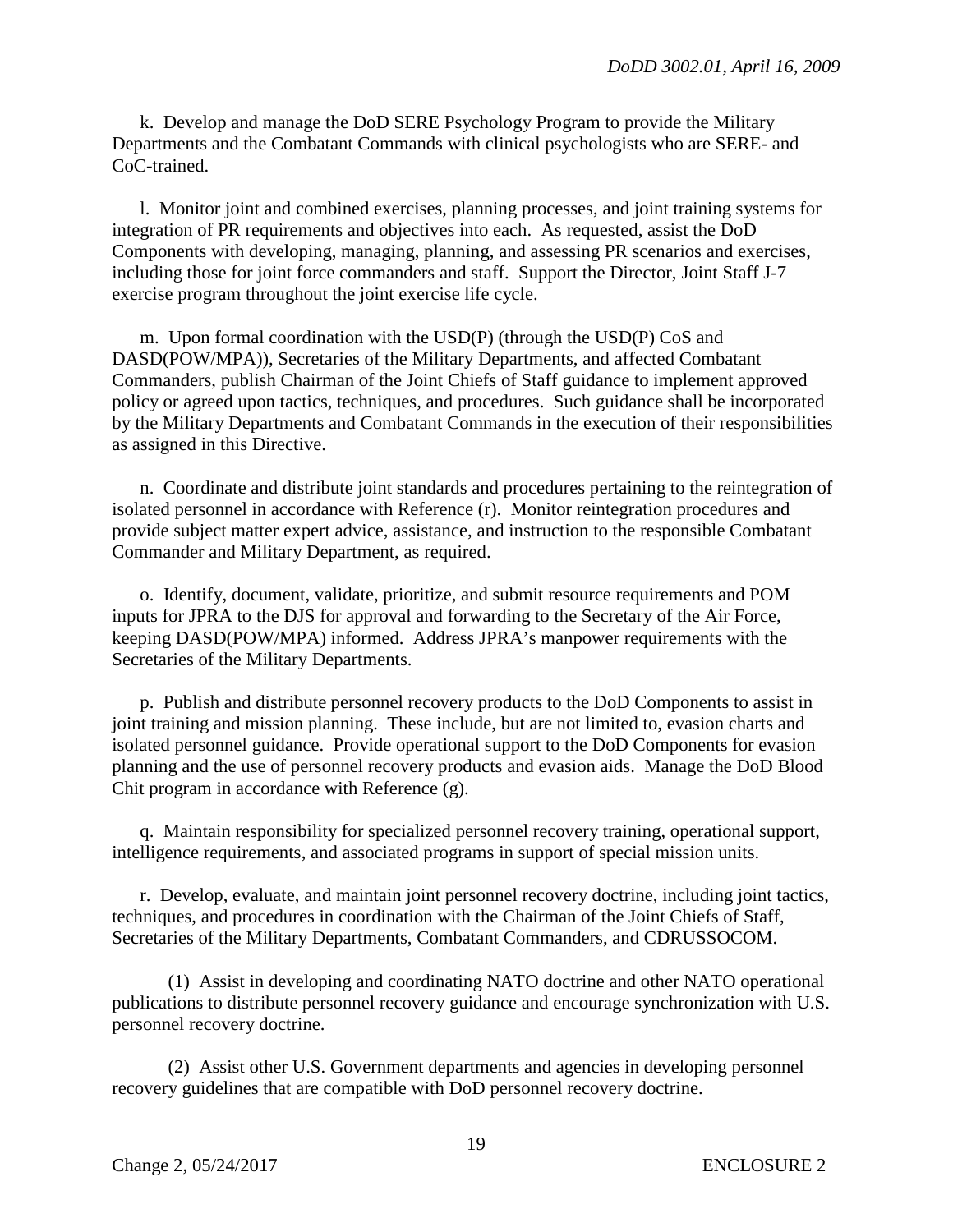- s. Serve as the original classification authority for PR information.
- t. Serve as the PR OPR for the Joint Staff.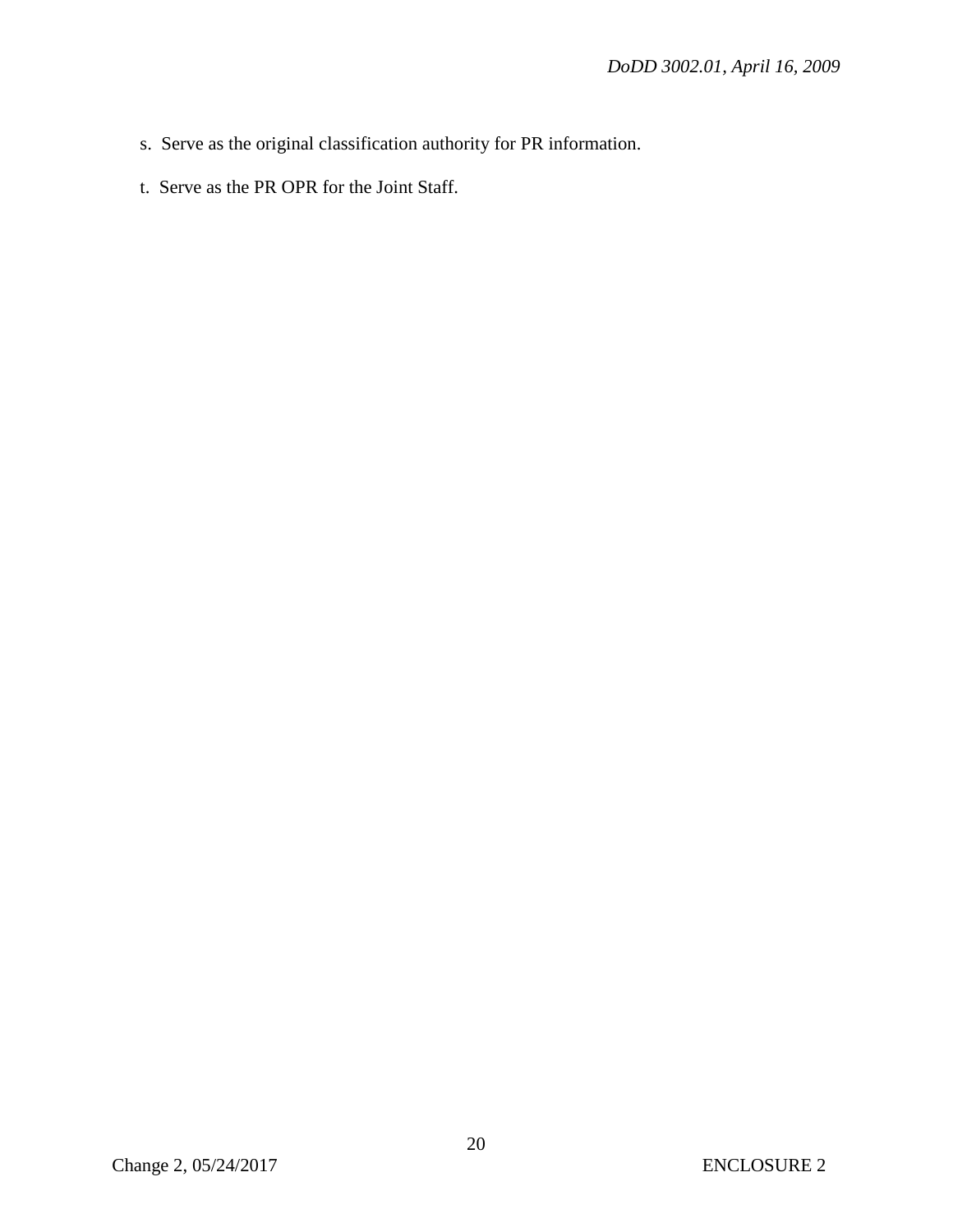# **GLOSSARY**

# PART 1. ABBREVIATIONS AND ACRONYMS

| <b>AOR</b>         | area of responsibility                                            |
|--------------------|-------------------------------------------------------------------|
| ASD(A&PSA)         | Assistant Secretary of Defense for Asian and Pacific Security     |
| ASD(ISA)           | Assistant Secretary of Defense for International Security Affairs |
| ASD(HD&GS)         | Assistant Secretary of Defense for Homeland Defense and Global    |
|                    | Security                                                          |
| ATSD(PA)           | Assistant to the Secretary of Defense for Public Affairs          |
| ASD(SO/LIC)        | Assistant Secretary of Defense for Special Operations and Low     |
|                    | <b>Intensity Conflict</b>                                         |
|                    |                                                                   |
| C <sub>4</sub> ISR | command, control, communications, computers, intelligence,        |
|                    | surveillance, and reconnaissance                                  |
| <b>CDF</b>         |                                                                   |
|                    | contractors deploying with the force                              |
| <b>CDRUSSOCOM</b>  | Commander, United States Special Operations Command               |
| CoC                | Code of Conduct                                                   |
| <b>COM</b>         | <b>Chief of Mission</b>                                           |
| CoS                | Chief of Staff                                                    |
|                    |                                                                   |
| DASD(POW/MPA)      | Deputy Assistant Secretary of Defense for Prisoner of War/Missing |
|                    | <b>Personnel Affairs</b>                                          |
| <b>DCAPE</b>       | Director, Cost Assessment and Program Evaluation                  |
| DoD CIO            | DoD Chief Information Officer                                     |
| DoDD               | Department of Defense directive                                   |
| DoDI               | Department of Defense instruction                                 |
| <b>DRRS</b>        | Defense Readiness Reporting System                                |
|                    |                                                                   |
| GC DoD             | General Counsel of the Department of Defense                      |
|                    |                                                                   |
| IG DoD             | Inspector General of the Department of Defense                    |
|                    |                                                                   |
| <b>JCIDS</b>       | Joint Capabilities Integration and Development System             |
| $J-7$              | Joint Force Development Directorate                               |
| <b>JPRA</b>        | Joint Personnel Recovery Agency                                   |
|                    |                                                                   |
| <b>MOU</b>         | memorandum of understanding                                       |
|                    |                                                                   |
| <b>NATO</b>        | North Atlantic Treaty Organization                                |
| <b>NSS CSG</b>     | National Security Staff Counterterrorism Security Group           |
|                    |                                                                   |
| <b>OPR</b>         | office of primary responsibility                                  |
|                    |                                                                   |
| PA                 | public affairs                                                    |
| <b>PPBES</b>       | Planning, Programming, Budgeting, and Execution System            |
|                    |                                                                   |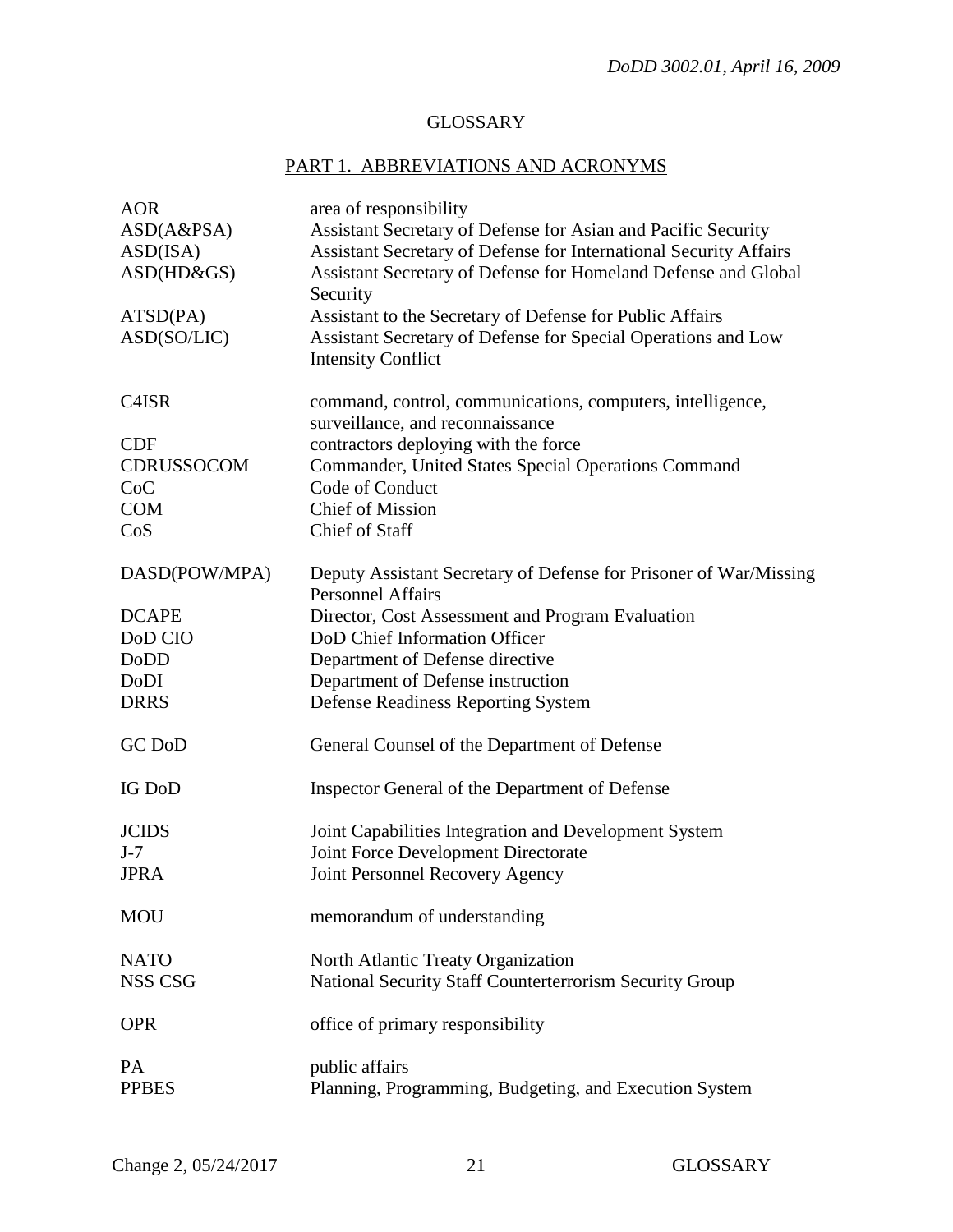| <b>PSA</b>                | <b>Principal Staff Assistant</b>                                                           |
|---------------------------|--------------------------------------------------------------------------------------------|
| <b>SAR</b><br><b>SERE</b> | search and rescue<br>survival, evasion, resistance, and escape                             |
| USD(AT&L)                 | Under Secretary of Defense for Acquisition, Technology, and<br>Logistics                   |
| USD(C)/CFO                | Under Secretary of Defense (Comptroller)/Chief Financial Officer,<br>Department of Defense |
| USD(I)                    | Under Secretary of Defense for Intelligence                                                |
| USD(P)                    | Under Secretary of Defense for Policy                                                      |
| $USD(P\&R)$               | Under Secretary of Defense for Personnel and Readiness                                     |
| <b>USSOCOM</b>            | <b>United States Special Operations Command</b>                                            |

# PART II. DEFINITIONS

These terms and their definitions are for the purpose of this Directive.

contingency contractor personnel. Defense contractors and employees of defense contractors and associated subcontractors, including U.S. citizens, U.S. legal aliens, third country nationals, and citizens of host nations who are authorized to accompany U.S. military forces in contingency operations or other military operations, or exercises designated by the geographic Combatant Commander. This includes employees of external support, systems support, and theater support contractors. Such personnel are provided with an appropriate identification card under the Geneva Conventions.

CDF. A sub-category of contingency contractor personnel. CDF are employees of system support and external support contractors, and associated subcontractors, at all tiers, who are specifically authorized in their contract to deploy through a deployment center or process and provide support to U.S. military forces in contingency operations or in other military operations, or exercises designated by a geographic Combatant Commander. CDF includes forward-deployed system support and external support contractors designated to remain in place in theater when a contingency is declared. Such personnel are provided with an appropriate identification card under the Geneva Conventions. CDF usually work for the U.S. military forces under a deployable contract agreement in peacetime, and in many cases have a long-term relationship with a specific unit. They usually live with and provide services directly to U.S. military forces and receive Government-furnished support similar to DoD civilians. CDF do not include third country nationals or local national personnel hired in theater using local procurement (e.g., day laborers).

Defense contractor. Any individual, firm, corporation, partnership, association, or other legal non-Federal entity that enters into a contract directly with the Department of Defense to furnish services, supplies, or construction. For purposes of this Directive, foreign governments, representatives of foreign governments, or foreign corporations wholly owned by foreign governments that have entered into contracts with the Department of Defense are not Defense contractors.